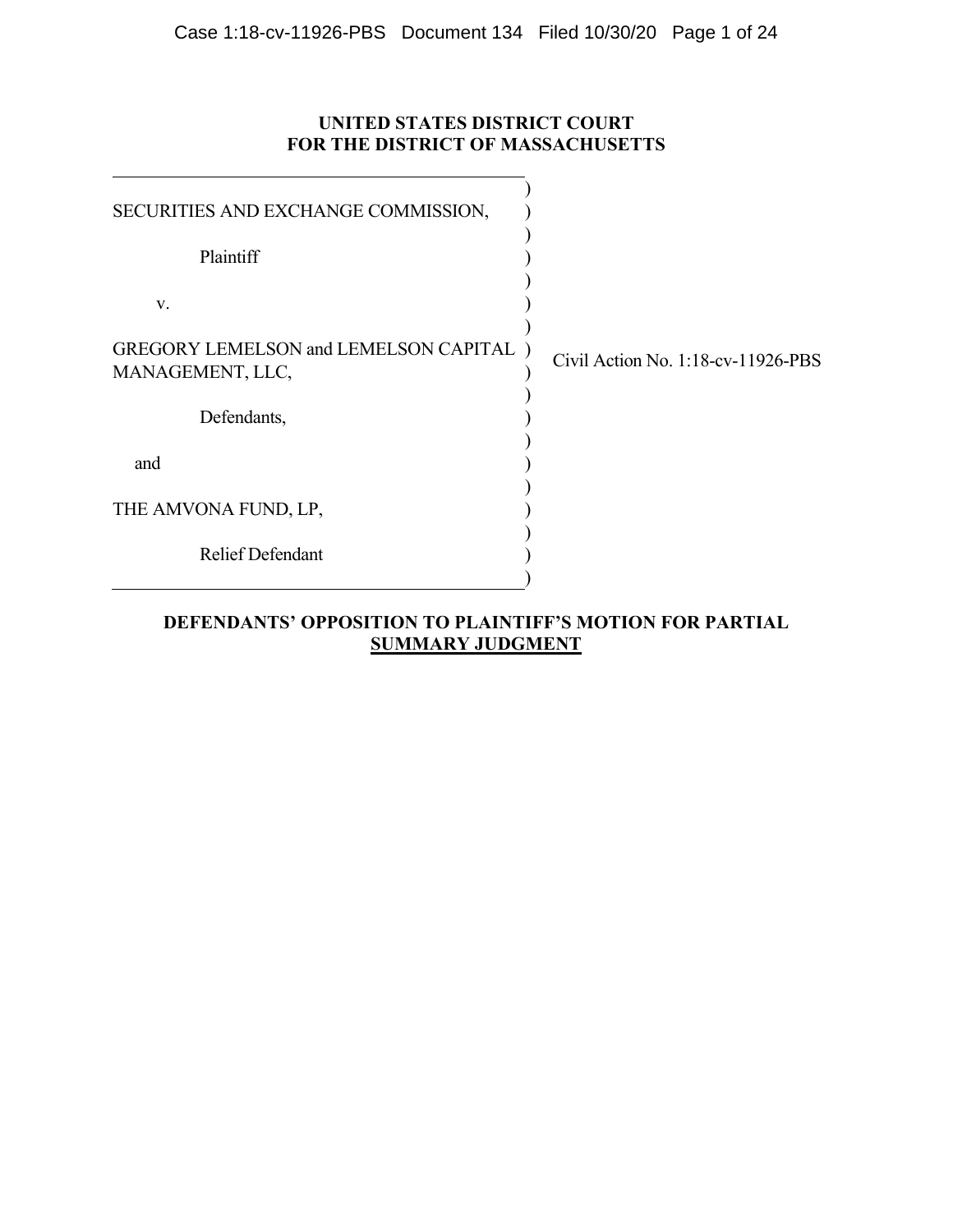# **TABLE OF CONTENTS**

## **Pages**

|     |                |                                                                                                                                                                                                             | $\overline{\mathbf{u}}$ |  |
|-----|----------------|-------------------------------------------------------------------------------------------------------------------------------------------------------------------------------------------------------------|-------------------------|--|
| I.  |                |                                                                                                                                                                                                             | 1                       |  |
| П.  |                |                                                                                                                                                                                                             |                         |  |
|     | A.             |                                                                                                                                                                                                             | 5                       |  |
|     | <b>B.</b>      | Ligand's Discussions Mocking Fr. Emmanuel and His Beliefs and<br><b>Evidencing an Intent to Prevent Him from Expressing His</b>                                                                             | 5                       |  |
|     | $\mathbf{C}$ . | <b>Ligand Lobbied the Commission to Bring an Enforcement Action</b><br><b>Against Fr. Emmanuel with the Assistance of Counsel who has</b><br><b>Connections to the Commission and Received Preferential</b> | 7                       |  |
|     | D.             | The Complaint Contained a Number of Errors, Some of Which<br>Were Copied Directly from Ligand's Presentations                                                                                               | 11                      |  |
|     | E.             | <b>Subsequent Pleadings Relevant to the Issue of Selective</b>                                                                                                                                              | 12                      |  |
| Ш.  |                |                                                                                                                                                                                                             | 13                      |  |
|     | A.             | The Cases the Commission Cites to Argue that It Regularly<br><b>Pursues "Market Manipulation" Cases Similar to this One are so</b><br><b>Easily Distinguishable that it Demonstrates the Unprecedented</b>  | 13                      |  |
|     | <b>B.</b>      | The Facts Here Permit Defendants to Pursue their Bias and                                                                                                                                                   | 16                      |  |
| IV. |                |                                                                                                                                                                                                             | 20                      |  |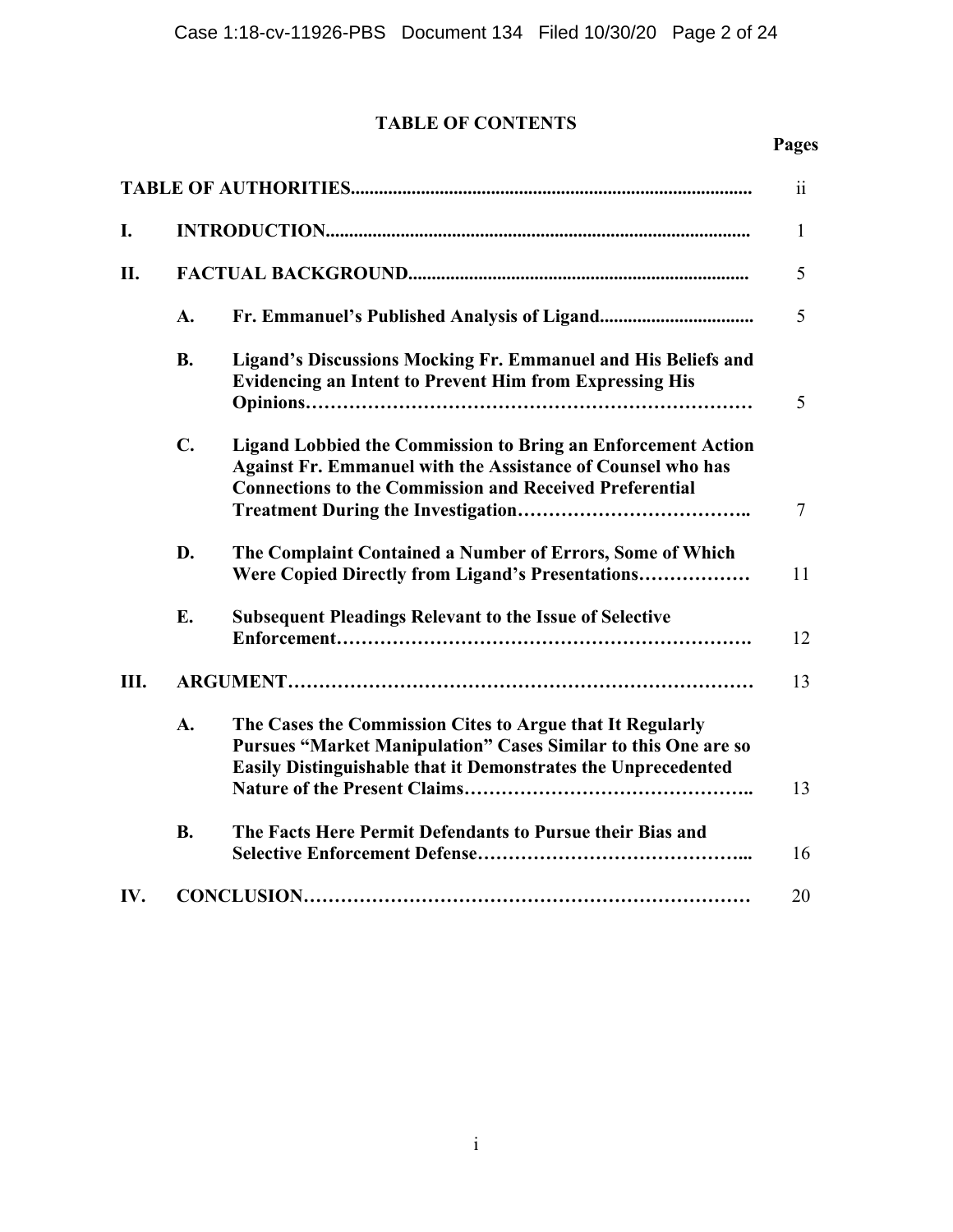# **TABLE OF AUTHORITIES**

|                                                                             | 17     |
|-----------------------------------------------------------------------------|--------|
|                                                                             | 20     |
| Ginorio v. Contreras, Civ. No. 03-2317, 2008 WL 11424136                    | 20     |
| Lozman v. City of Riviera Beach, 39 F. Supp. 3d 1392 (S.D. Fla. 2014)       | 16     |
| Mosdos Chofetz Chaim, Inc. v. Village of Wesley Hills, 701 F. Supp. 2d 568  | 18     |
| Norton v. Autoridad de Acueductos y Alcantarillados, 898 F. Supp. 2d 396    | 18, 20 |
|                                                                             | 18     |
| <i>Perkins v. Brigham &amp; Women's Hosp.</i> , 78 F.3d 747 (1st Cir. 1996) | 17, 18 |
|                                                                             | 16     |
|                                                                             | 18     |
|                                                                             | 19     |
|                                                                             | 16     |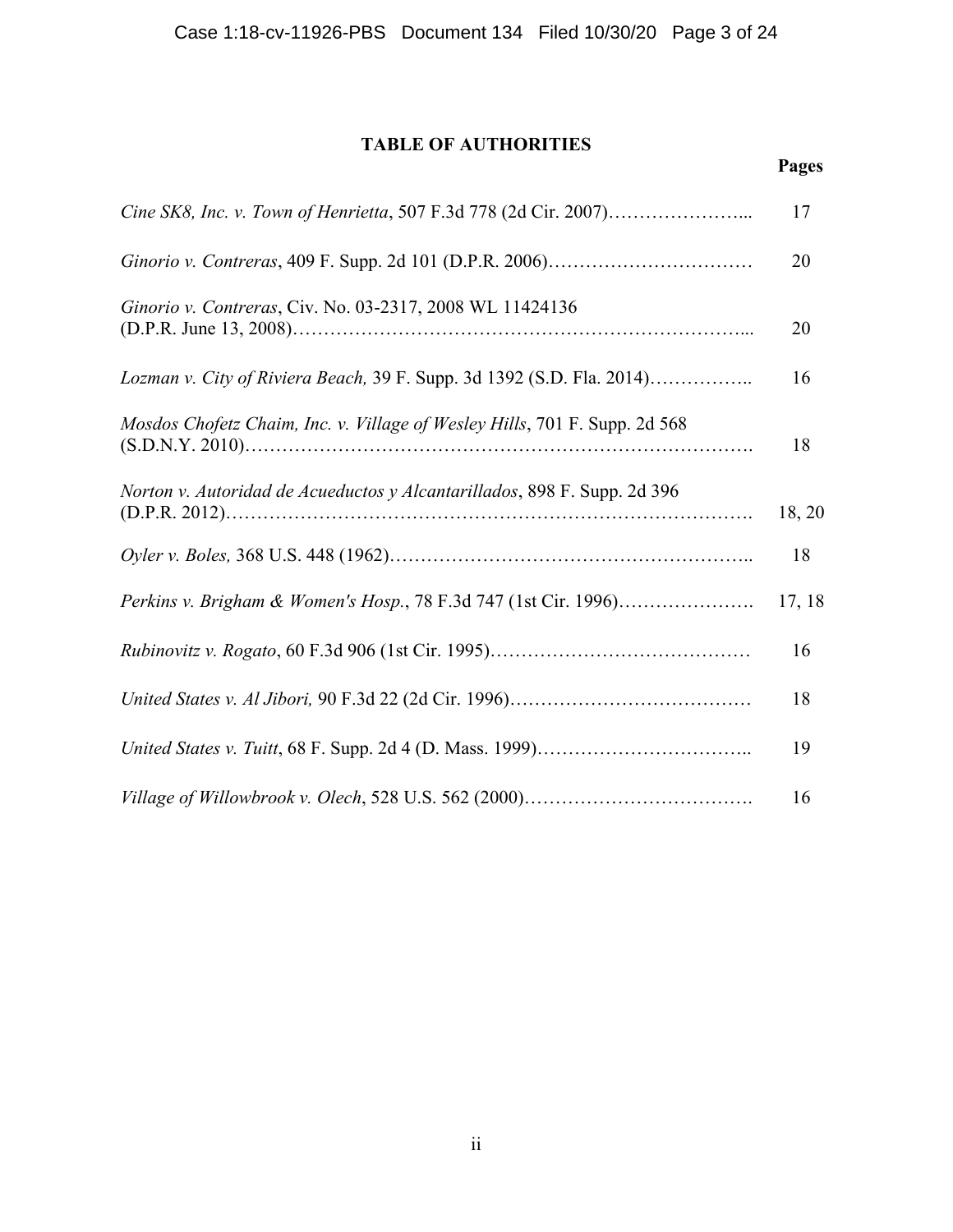## **I. INTRODUCTION**

The Commission's argument for partial summary judgment on Fr. Emmanuel's bias and selective enforcement defense is based on the *false* premise that the Commission "regularly pursues market manipulation cases similar to this one." SEC's Memorandum in Support of Motion for Partial Summary Judgment, ECF No. 122 at 4-5. It does nothing of the sort. Even a cursory review of the supposedly similar cases upon which the Commission relies proves that the current action is unprecedented. Indeed, these cases do not refute a showing of bias and selective enforcement but instead affirm it. As discussed in more detail in Defendants' Motion for Summary Judgment, this case lacks all the hallmarks of an actual short-and-distort claim, as Fr. Emmanuel disclosed his short position in Ligand Pharmaceuticals, published his reports in his own name, held on to his short position for months, and cited the bases for his opinions—all of which were publicly available. Further, there is no evidence that the challenged statements had any impact on Ligand's stock price. *No prior case brought by the Commission is remotely similar, which begs the question why.*

The undisputed facts support Defendants' contention that the Commission lost all objectivity in its investigation and subsequent enforcement action against Fr. Emmanuel, both improperly inserting itself in the shoes of Ligand, which was trying to quash Fr. Emmanuel's free speech rights, and improperly injecting Fr. Emmanuel's religious practices into a case where his priesthood is—or should have been—entirely irrelevant to the Commission's claims.

After the publication of Fr. Emmanuel's first Ligand report, internal Ligand communications show that its personnel were extremely angry, levied personal insults against Fr. Emmanuel, made offensive attacks on his religious vocation, and ultimately adopted a strategy of using high-powered law firms and politicians to persuade the Commission to silence Fr.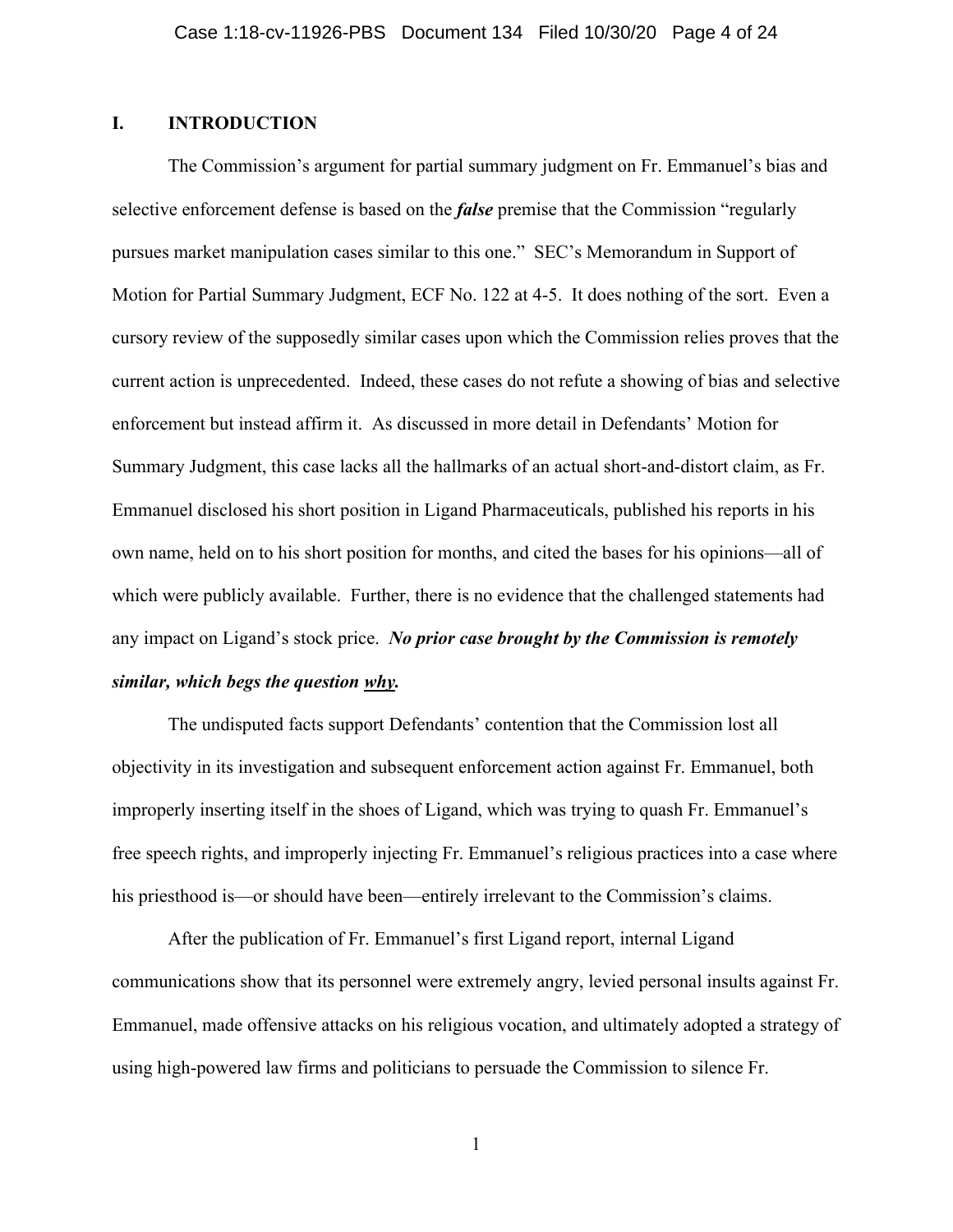#### Case 1:18-cv-11926-PBS Document 134 Filed 10/30/20 Page 5 of 24

Emmanuel's criticism of the company rather than make any public statements to address it directly. Defendants' Statement of Undisputed Material Facts in Support of its Motion for Summary Judgment, ECF No. 126 ¶¶ 90-116; Defendants' Statement of Additional Material Facts Pursuant to Local Rule 56.1 ("Opp. SOF") at ¶¶ 4-20.

To further its goal of silencing Fr. Emmanuel, in September 2014, Ligand and its counsel met with the Commission's Boston Regional Office (Fr. Emmanuel was a Massachusetts resident at the time) and made baseless accusations that Fr. Emmanuel engaged in "affinity fraud," had a "questionable personal history," and misrepresented the performance of his fund. ECF No. 126 ¶¶ 95-96. The Boston Regional Office subsequently informed Ligand that it would not be following up with an investigation of Fr. Emmanuel. ECF No. 126 ¶ 104. As a result, Ligand hired new counsel with connections to the Commission, and thereafter received VIP treatment from the Commission (especially when compared to Defendants' counsel). ECF No. 126 ¶ 105-108; Opp. SOF ¶¶ 24-25, 34. At the request of its new counsel, Ligand received a *second* meeting with the Commission—this time with headquarters in Washington, D.C, where there was no geographical connection to Ligand or Fr. Emmanuel but was, not coincidentally, the location where Ligand's new counsel previously worked as a high-ranking Commission employee. Opp. SOF ¶¶ 24; ECF No. 126 ¶¶ 106-107. In contrast, after the Commission's enforcement staff indicated it would be recommending bringing a novel Investment Advisers Act claim, Fr. Emmanuel's counsel was denied even a *first* meeting with the Commission on the grounds that predecessor counsel had previously been afforded a meeting to discuss *other* proposed causes of action. Opp. SOF ¶ 34.

After the Commission's Washington, D.C. regional office decided to move forward with an investigation, Ligand, through its well-connected counsel, maintained a consistent line of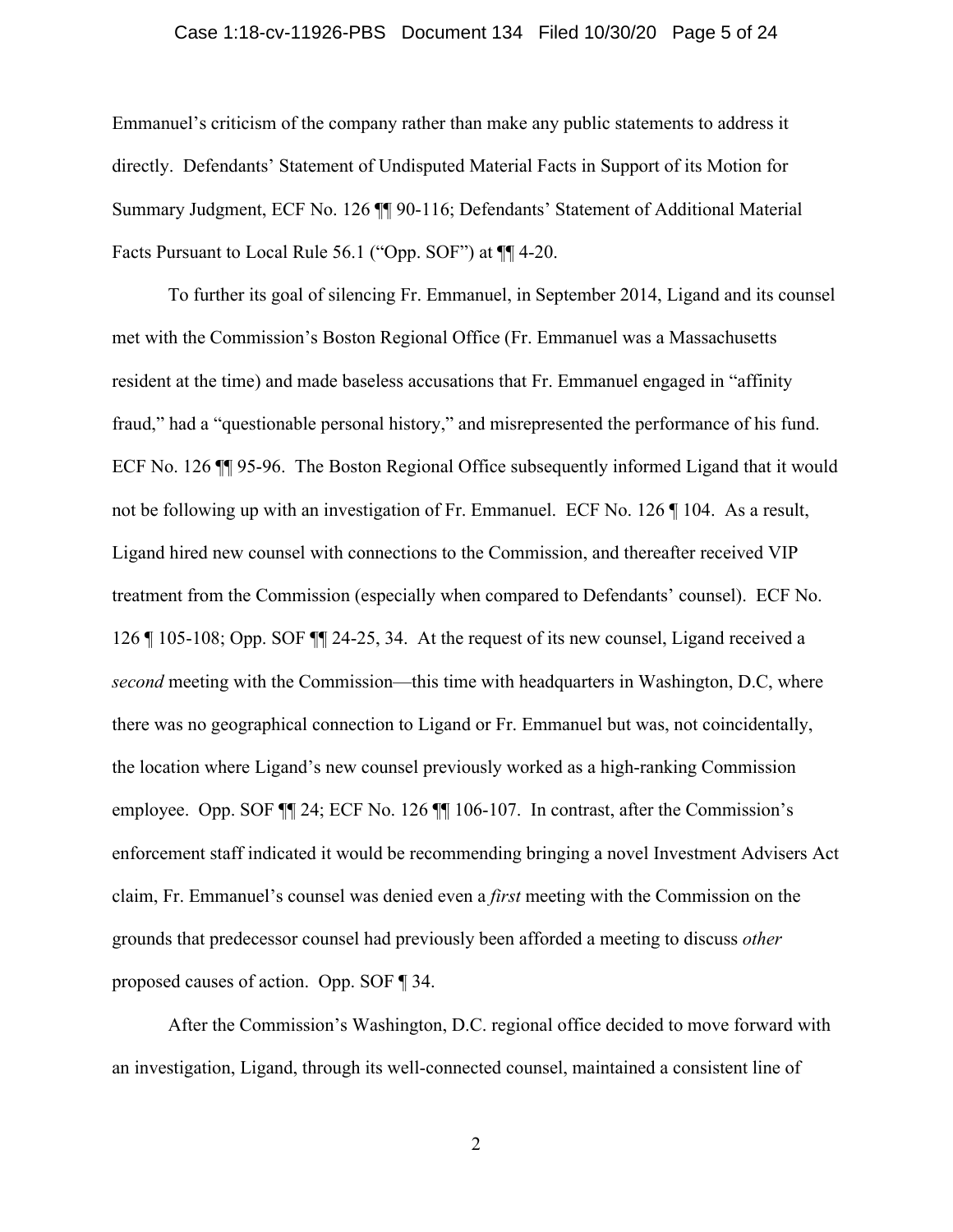#### Case 1:18-cv-11926-PBS Document 134 Filed 10/30/20 Page 6 of 24

communication with the Commission, receiving information about the pending investigation in violation of Commission policy. Opp. SOF ¶¶ 28-29, Plaintiff's Statement of Undisputed Facts in Support of Its Motion for Partial Summary Judgment, ECF No. 123 ¶ 41. And while unable to identify the source of the leaked information, the news of a pending investigation (which should have been confidential) was publicly reported in the media. Opp. SOF  $\P$  31.

During the Commission's investigation, the enforcement staff deposed Fr. Emmanuel on three consecutive days for a total of nearly 27 hours. Opp. SOF ¶ 32. Demonstrating its bias against Fr. Emmanuel, among other questions, based on a mischaracterization of a non-public email between Fr. Emmanuel and his legal counsel, the Commission asked Fr. Emmanuel if he compared himself to "the son of God." Opp. SOF ¶ 33.

After refusing to meet with Fr. Emmanuel's counsel to discuss the novel claims, the Commission filed a Complaint in this Court that contained *objectively false* information. Opp. SOF ¶¶ 35-37; ECF No. 126 ¶¶ 39-40, 70-73. Even after having been alerted to these factual errors, the Commission refused to remove the false information from the public record when it filed its Amended Complaint. *Id*.Moreover, demonstrating the Commission's bias, the Complaint shockingly touted and promoted the then-current stock price of Ligand, *boasting* that it was trading above \$250/share.<sup>[1](#page-5-0)</sup> Opp. SOF 138. It is notable that Ligand's stock price plummeted during this case by nearly 80 percent. Opp. SOF 1 39.[2](#page-5-1)

Contrary to the Commission's assertion in its motion, during discovery, it was the *Commission* (and not Fr. Emmanuel) that again brought Fr. Emmanuel's religious vocation into

<span id="page-5-0"></span><sup>1</sup> That is, the Commission *promoted* Ligand's stock price in its Complaint, which was riddled with objectively false information, which dramatically overstated the financial condition of the company. Ironically, this is precisely the nature of its *alleged* market-manipulation claims the Commission brought against Fr. Emmanuel.

<span id="page-5-1"></span><sup>&</sup>lt;sup>2</sup> Ligand's stock price was as high as \$278.62 per share (on October 1, 2018), but dropped as low as \$57.24 per share (on March 17, 2020). Opp. SOF ¶ 39.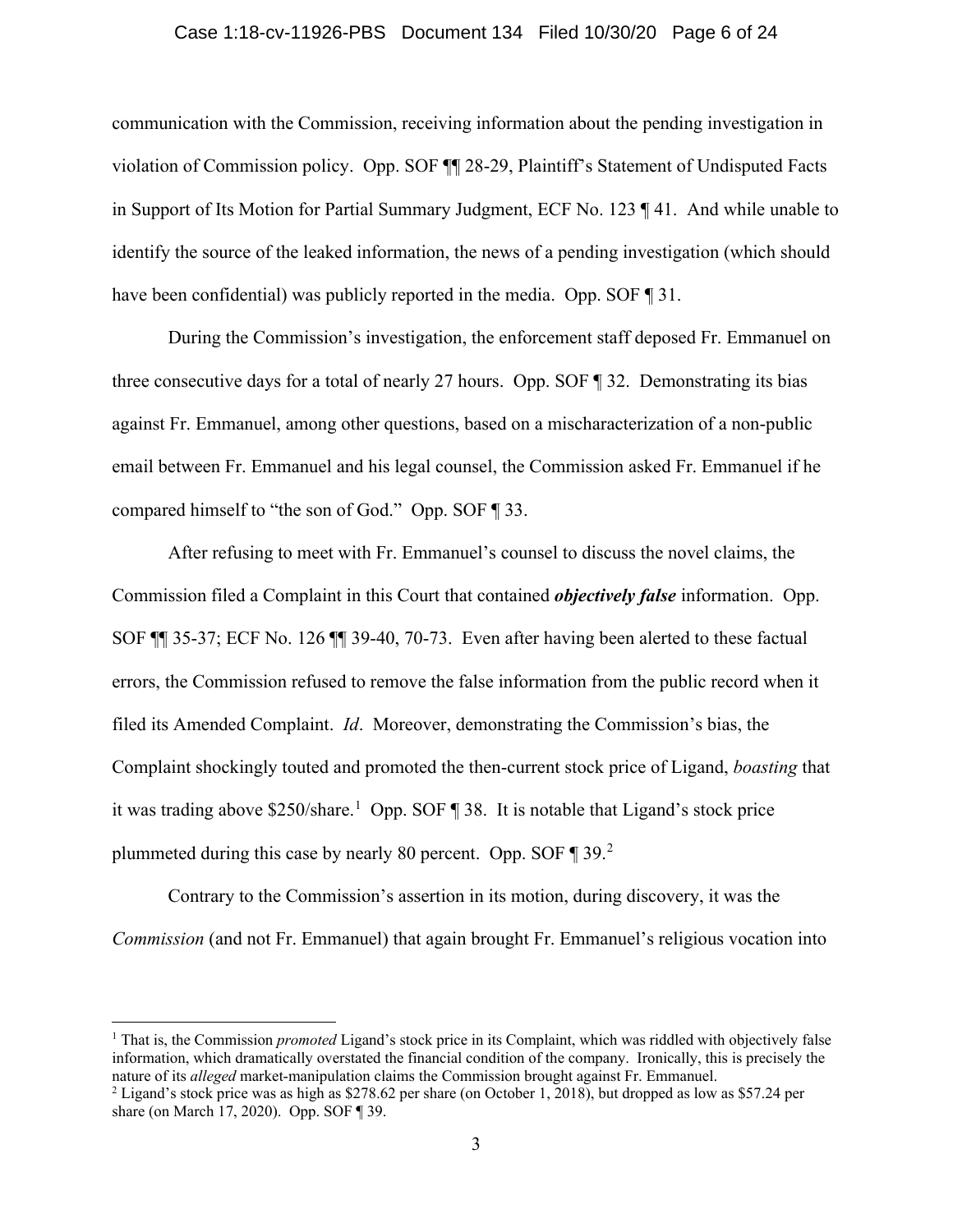#### Case 1:18-cv-11926-PBS Document 134 Filed 10/30/20 Page 7 of 24

play, asking him repeated questions during his deposition about his priesthood, his rank, his bishop, and his history of service. Opp. SOF ¶ 44. In addition, the Commission told the undersigned that it intended to subpoena the Greek Orthodox Archdiocese in Boston for purposes of determining whether Fr. Emmanuel was lying about his status as a Greek Orthodox Priest (he was not). Opp. SOF ¶¶ 45-46.

Moreover, the Commission has continued to improperly treat this action as if it is bringing it directly on behalf of *Ligand* as opposed to the market as a whole. The Commission no longer even tries to hide this impropriety, referring to Ligand as a *victim* in its papers, despite the fact that this is not a private defamation case but instead a purported Commission-brought *market manipulation case*. Opp. SOF ¶ 47. Under no meaningful definition of such a case can Ligand be considered a *victim*. In fact, because Ligand authorized a share repurchase<sup>[3](#page-6-0)</sup> during the time of Fr. Emmanuel's reports, the company would have actually *benefitted* from any artificial reduction in the share price, because Ligand could have purchased back shares at the (supposedly) artificially low price and then reaped the benefit of the market correction to the (allegedly) accurate higher price. [4](#page-6-1) Opp. SOF ¶¶ 3, 61.

In sum, the Commission has treated Fr. Emmanuel differently than *every other* similarly situated financial analyst; *i.e.,* analysts who disclosed their short position, expressed their opinions while citing publicly available data for the basis of those opinions, and held on to their short positions for a significant period of time after making the statements. As recognized by Magistrate Judge Cabell when *twice* denying the Commission's attempt to block discovery related to Fr. Emmanuel's selective enforcement and bias defense, at minimum, evidence exists

<span id="page-6-0"></span><sup>&</sup>lt;sup>3</sup> Defined as "a transaction whereby a company buys back its own shares from the marketplace," which is typically done when management considers their shares to be undervalued. Opp. SOF ¶ 61.

<span id="page-6-1"></span><sup>&</sup>lt;sup>4</sup> Of course, no such artificial reduction to Ligand's share price occurred, as the Commission failed to present evidence that any of the alleged misstatements materially impacted Ligand's stock price. ECF No. 125 at 15-21.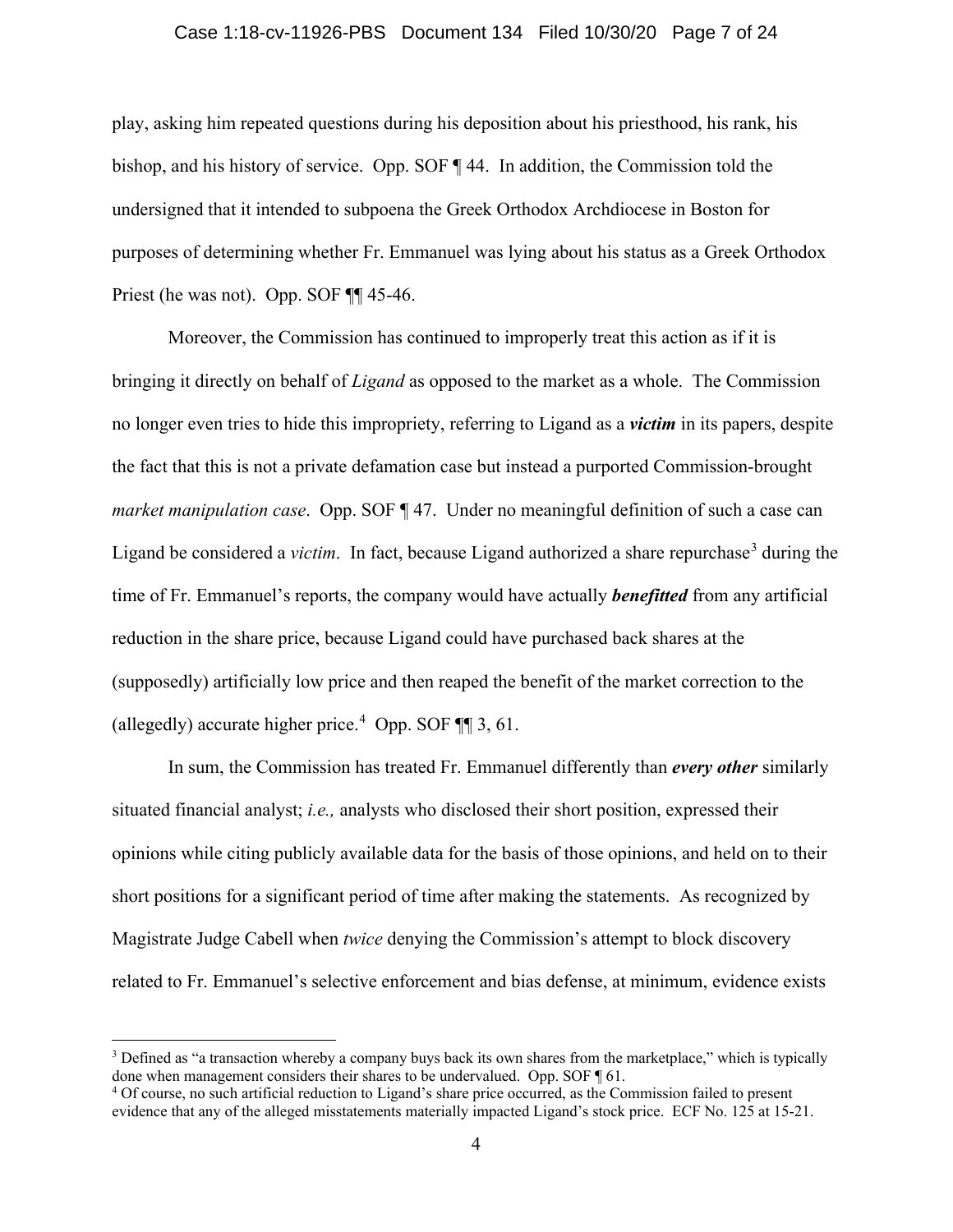#### Case 1:18-cv-11926-PBS Document 134 Filed 10/30/20 Page 8 of 24

supporting the notion that this disparate treatment is grounded in an effort to punish Fr.

Emmanuel for criticizing a company with whom the Commission appears to be unusually cozy, in violation of his free speech rights and/or based on his religious vocation. Opp. SOF ¶¶ 40-43. Accordingly, if Defendants' motion for summary judgment is not granted, a jury should be permitted to consider the facts underlying Defendants' bias and selective enforcement defenses.

### **II. FACTUAL BACKGROUND**

#### **A. Fr. Emmanuel's Published Analysis of Ligand**

From June to August 2014, Fr. Emmanuel published five reports, consisting of 56 pages, and gave two internet radio interviews expressing why he believed Ligand was overvalued. ECF No. 126 ¶¶ 6-10, 21-25, 35-36, 58-59, 62-63; Opp. SOF ¶ 1-2. In all of the reports and interviews, Fr. Emmanuel disclosed he had taken a short position in Ligand. ECF No. 126 10, 25, 36, 59, 63. The reports also contained disclaimers that the contents reflected Fr. Emmanuel's opinions, which may change without additional publications on the topic. *Id*.

## **B. Ligand's Discussions Mocking Fr. Emmanuel and His Beliefs and Evidencing an Intent to Prevent Him from Expressing His Opinions**

Internal Ligand communications show that the company was angry over Fr. Emmanuel's commentary, and its high-ranking personnel repeatedly insulted Fr. Emmanuel. For example, Ligand personnel referred to Fr. Emmanuel as "lamelson," "part pit bull," "a quack," and a "DB" (the author later admitted this was short for "douchebag"). Opp. SOF ¶¶ 4-7. Bruce Voss, Ligand's Investor Relations representative and a critical witness in this case, engaged in his own name-calling, was involved in communications that referred to Fr. Emmanuel as "slimy," a "narcissistic psychopath," and that openly mocked his religion, writing things such as, "lordy, lordy" and "does being a priest make that ok?" Opp. SOF ¶ 8. In another email, Mr. Voss wrote, "BTW, Lemelson is an ordained Eastern Orthodox priest, and is constantly photographed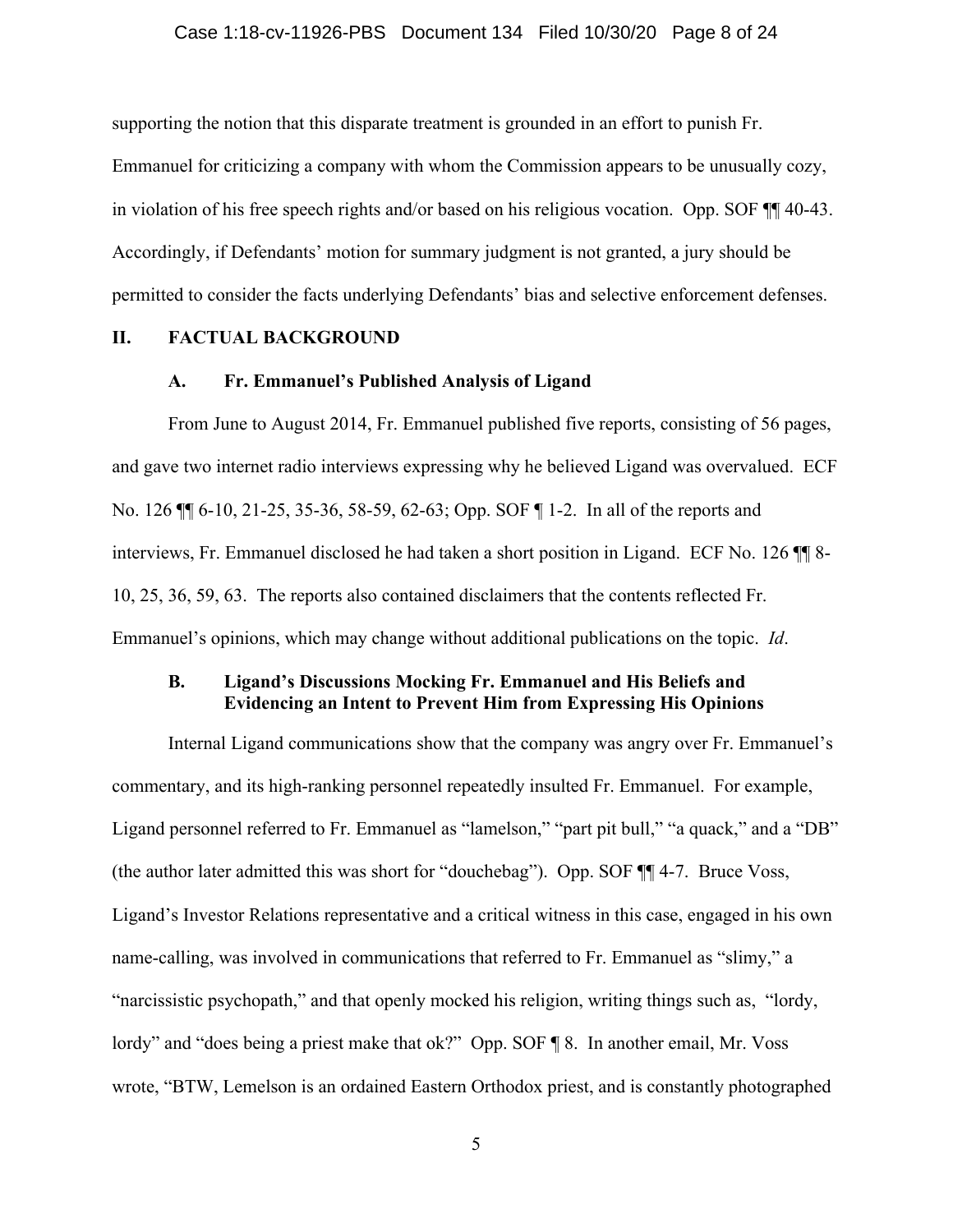#### Case 1:18-cv-11926-PBS Document 134 Filed 10/30/20 Page 9 of 24

in in his priestly robes and collar. It would be funny if it wasn't my client!" Opp. SOF ¶ 9.

Similarly, Ligand personnel mocked Fr. Emmanuel's religious beliefs and demonstrated their desire to prevent him from expressing his opinions freely rather than seek to publicly counter any of his commentary. For example, John Higgins, Ligand's CEO, received an email that said: "We may want to enter into a group with God. Any thoughts you have are welcome. We want to pray for the success of this holy company. Thank you for being the true voice." Mr. Higgins replied: "Every time I see the report, I feel I should go to the River Jordan to be cleansed." Opp. SOF ¶ 10. One Ligand executive mocked a Wall Street Journal article commenting on Fr. Emmanuel's house, stating, "I now covet his earthly possessions. Do you think he would give them to me, because they mean nothing to him?" Opp. SOF ¶ 11. In commenting on this article, Mr. Voss stated, "I wish they [*sic*] were more dirt on him in this article then [*sic*] simply saying he's pushing it by being both a priest and a wealthy hedge fund manager." Opp. SOF ¶ 12. Ligand tried to find such "dirt" on Fr. Emmanuel by attempting to identify any relatives that might have engaged in misbehavior to show that Fr. Emmanuel "comes from a family of crooks." Opp. SOF ¶ 13.

In addition to the insults and religious bigotry, Ligand also pressured media outlets not to publish Fr. Emmanuel's analysis. Opp. SOF ¶¶ 15-19. For example, the day after Fr. Emmanuel's first report, Ligand's CEO requested that Mr. Voss contact USA Today and "undress" the publication for writing about it. Opp. SOF ¶ 15. Ligand discussed trying to have SeekingAlpha block Fr. Emmanuel's future publications. Opp. SOF ¶ 16.Ligand's CEO also instructed Mr. Voss to take BioWorld "to task" for printing information about Fr. Emmanuel's analysis. Opp. SOF ¶ 17. After Mr. Voss followed the CEO's demand and confronted BioWorld, the reporter there supposedly promised not to publish anything else about Fr.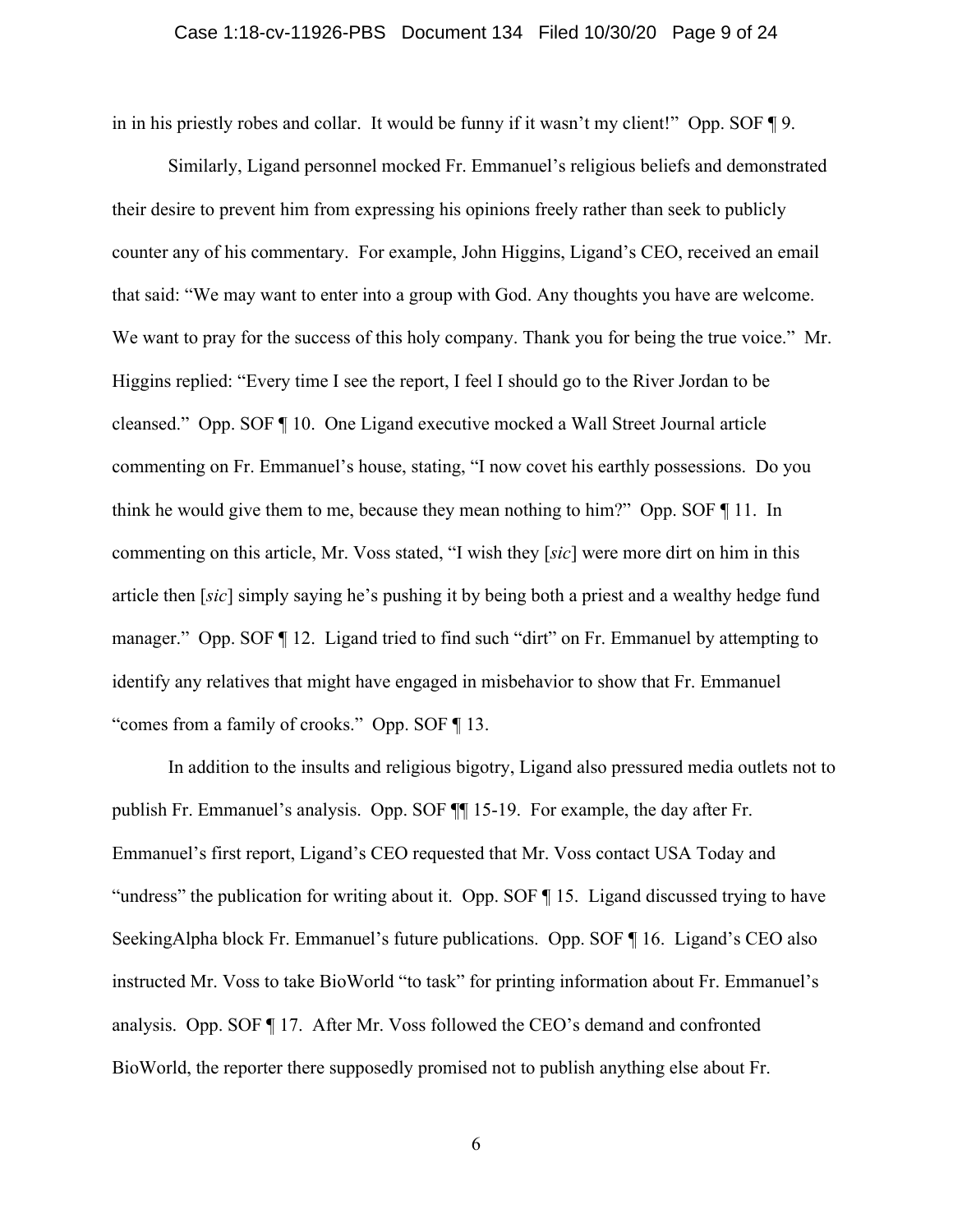Emmanuel or his analysis of Ligand, "regardless of what he hears." *Id*. BioWorld apparently made this promise even though its representative said he typically allowed readers to sort out **the opinions of** others, which is consistent with the free right to exchange ideas under the First Amendment. *Id*. Ligand discussed other options, including stock surveillance, hiring a private investigator and editing Lemelson Capital Management's Wikipedia page. Opp. SOF ¶¶ 18-19.

## **C. Ligand Lobbied the Commission to Bring an Enforcement Action Against Fr. Emmanuel with the Assistance of Counsel who has Connections to the Commission and Received Preferential Treatment During the Investigation**

Ultimately, Ligand never responded publicly to any of Fr. Emmanuel's statements. Opp. ECF No. 126 ¶¶ 90-92. However, it engaged in an effort to lobby the Commission to bring an enforcement action to "silence" him.<sup>[5](#page-9-0)</sup> Indeed, Ligand succinctly stated its goal to its Board of Directors that "[w]e continue to work with our attorneys to lean on the SEC to get an injunction on Lemelson's activities." Opp. SOF ¶ 21.

Ligand initially hired a large international law firm and together with its counsel met with the Commission's Boston Regional Office in September 2014. ECF No. 126 ¶ 93. Ligand made a 60-slide PowerPoint presentation to the Commission, in which it falsely claimed that Fr. Emmanuel "[u]ses religious credentials to inspire false confidence and raise money," *despite the* 

### *fact that none of Amvona's investors were, are, or ever have been Fr. Emmanuel's*

*parishioners.* ECF No. 126-36 at LGND 0080695; Opp. SOF ¶ 23. The presentation also included photographs of Fr. Emmanuel in his priestly robes in church and baldly claimed that Fr. Emmanuel—presumably based *solely* on the fact he is a priest—bears the "Hallmarks of an Affinity Fraud." Opp. SOF ¶ 22. The PowerPoint presentation further falsely claimed that Fr.

<span id="page-9-0"></span><sup>&</sup>lt;sup>5</sup> Emblematic of this approach is an internal email between Ligand personnel, dated August 22, 2014 (the date of Fr. Emmanuel's final report), in which one Ligand employee, referring to Fr. Emmanuel, wrote: "He needs to be silenced for good." Opp. SOF ¶ 20.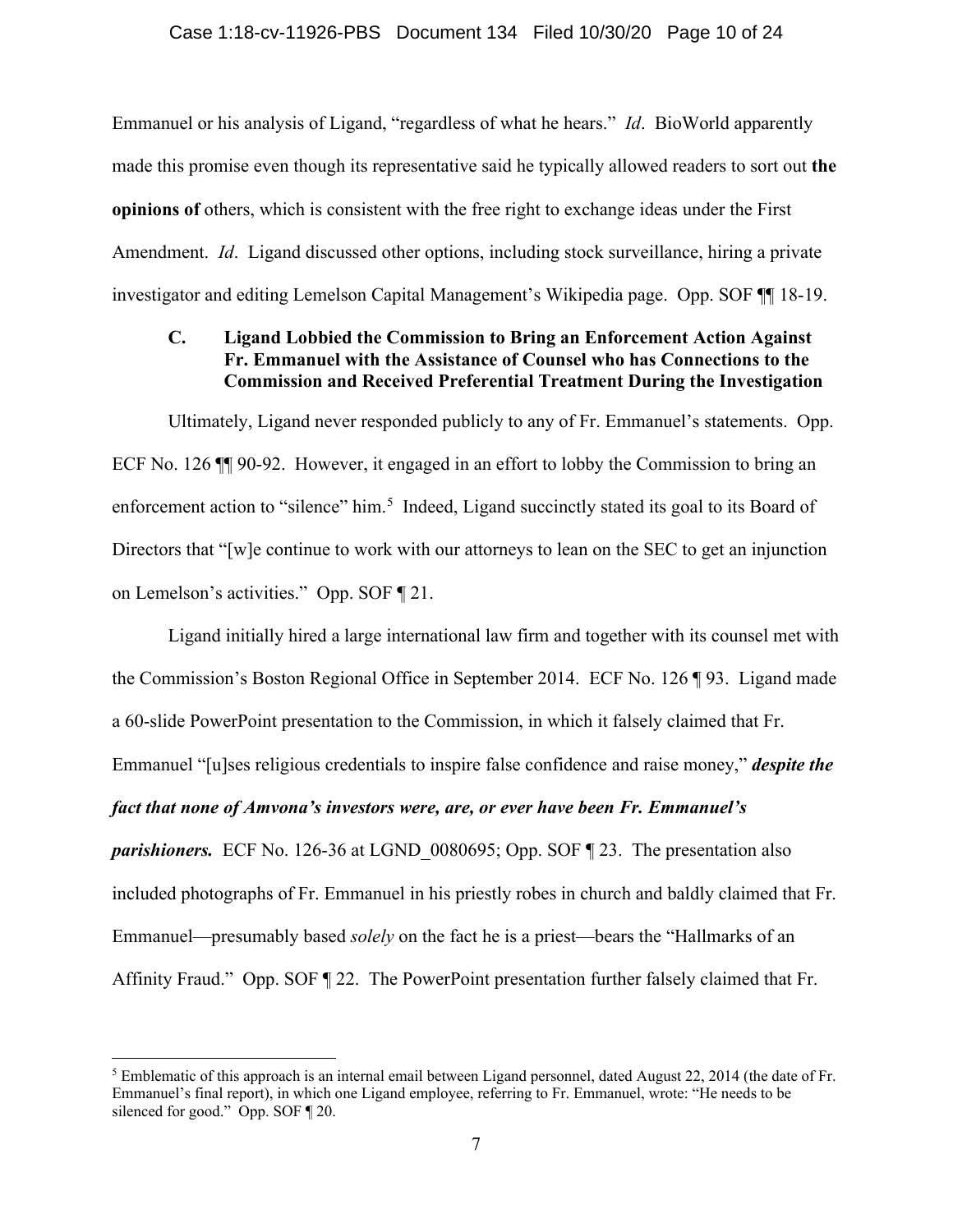#### Case 1:18-cv-11926-PBS Document 134 Filed 10/30/20 Page 11 of 24

Emmanuel misrepresented the Amvona Fund's performance, even though Ligand had no basis in fact to make such accusations. ECF No. 126 ¶ 96, 110; Opp. SOF ¶ 25. The presentation also included a slide falsely alleging that Fr. Emmanuel's calculation of Ligand's debt-to-tangibleequity ratio was wrong because he had failed to include the proceeds from a debt offering as equity in his calculation. ECF No. 126 ¶¶ 99. At some point after this meeting, the Boston Regional Office told Ligand that it would not pursue an investigation. ECF No. 126 ¶ 104.

Subsequently, Ligand changed counsel, hiring Cahill Gordon & Reindel attorney Bradley Bondi, who previously served on the executive staff of the Commission. ECF No. 126  $\P$  105-106. In or around early May 2015, Mr. Bondi reached out to a former colleague at the Commission in Washington, D.C. to refer this matter for investigation, despite the fact that there was no geographical connection to Washington D.C., as Fr. Emmanuel was a Massachusetts resident and Ligand a California company. ECF No. 126 ¶ 107.

On June 8, 2015, several Ligand representatives and its counsel met with the Commission staff in Washington, D.C. to *again* advocate for an enforcement action against Fr. Emmanuel based on his reports that pre-dated the *first* such meeting. ECF No. 126 ¶ 108-109. Ligand made a PowerPoint presentation to the Commission that was similar to the one Ligand presented nine months earlier to a different Commission office. ECF No. 126 ¶ 108. Among other things, Ligand again appeared to question Fr. Emmanuel's investment returns—apparently having taken no steps to verify them, which, if it had, would have demonstrated their veracity.<sup>[6](#page-10-0)</sup> Opp. SOF 25-26. The second presentation contained the same false allegation about Fr. Emmanuel's debt-

<span id="page-10-0"></span><sup>6</sup> Both Ligand's CEO and CFO testified that they did not know whether the statements that Ligand listed in its presentation to the Commission as misrepresentations by Fr. Emmanuel were true or not and were unaware of any efforts by Ligand to investigate the veracity of these accusations. Opp. SOF ¶ 25. This information could have easily been verified by reviewing the 2012-2016 audit reports for the Amvona Fund that were publicly available on the Amvona Fund's website. Opp. SOF ¶ 26.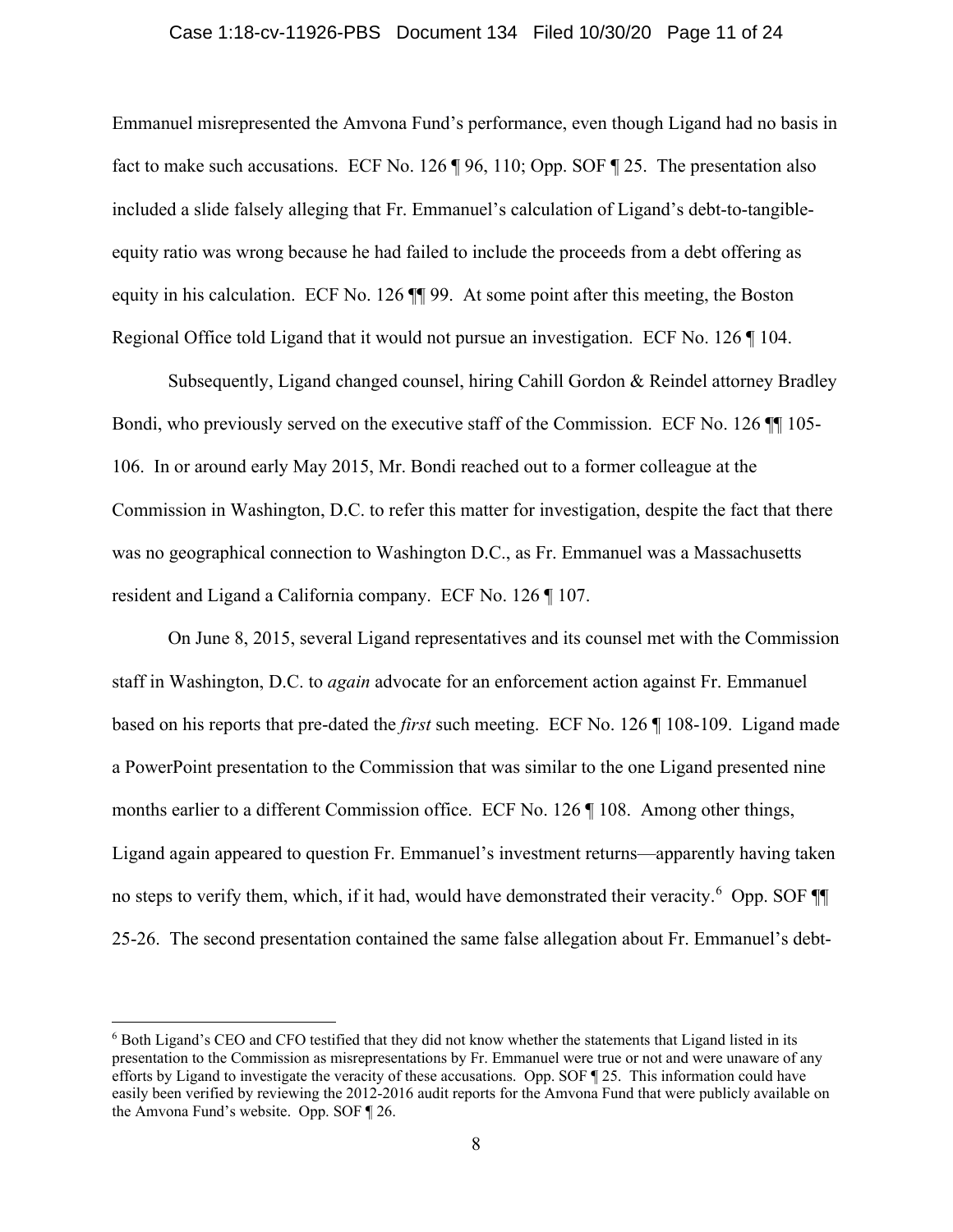to-tangible equity ratio. ECF No. 126 ¶ 113. Notably, Ligand's efforts to pressure the Commission to bring unprecedented and baseless charges against Fr. Emmanuel did not stop with hiring a former high-ranking Commission attorney. On the same day Ligand and its counsel met with Commission staff in Washington, Ligand used its sway with Congress and had now-disgraced United States Congressmen Duncan Hunter send a letter to the Commission, urging it to bring charges against Fr. Emmanuel.<sup>[7](#page-11-0)</sup> Opp. SOF  $\P$  27.

The Commission ultimately decided to commence an investigation targeting Fr. Emmanuel. The Commission's policies prevent its staff from disclosing the existence of its investigations prior to bringing an enforcement action. Opp. SOF ¶ 28. "Because SEC investigations are generally nonpublic, Enforcement will not confirm or deny the existence of an investigation unless the SEC brings charges against a person or entity involved." *Id*. Despite this policy, emails between the Commission and Ligand's counsel make clear that the Commission informed Ligand's counsel of the existence of its non-public investigation. Opp. SOF ¶ 29. On September 15, 2017, Ligand's counsel wrote to Commission staff to further complain about Fr. Emmanuel's public comments concerning Ligand. *Id*. On September 18, 2017, Commission staff responded in writing: "Unfortunately we cannot share information about our nonpublic investigation in the matter of Trading in the Securities of Ligand Pharmaceuticals, Inc. beyond what we shared last time, *i.e., that the investigation is ongoing*." *Id.* (emphasis added). The Commission staff then provided proposed times for a *telephone call* with Ligand's counsel, which the parties scheduled. [8](#page-11-1) *Id*.

<span id="page-11-1"></span><span id="page-11-0"></span><sup>7</sup> In March 2020, Hunter was sentenced to 11 months in federal prison for stealing campaign funds. Opp. SOF ¶ 27. <sup>8</sup> Curiously, during the time period of this email exchange (September 16-18, 2017), when Ligand's counsel was continuing efforts to persuade the Commission to bring an enforcement action against Fr. Emmanuel, a Wikipedia user who had never before created a Wikipedia page created three new ones. Opp. SOF ¶ 30. Two of the pages were created for the then-Co-Heads of the Commission's Enforcement Division. *Id*. The third page this Wikipedia user created was for Ligand's counsel, Mr. Bondi. *Id*. In the three-plus years since that time, this Wikipedia user has created only a single additional page (for a former U.S. naval officer). *Id*.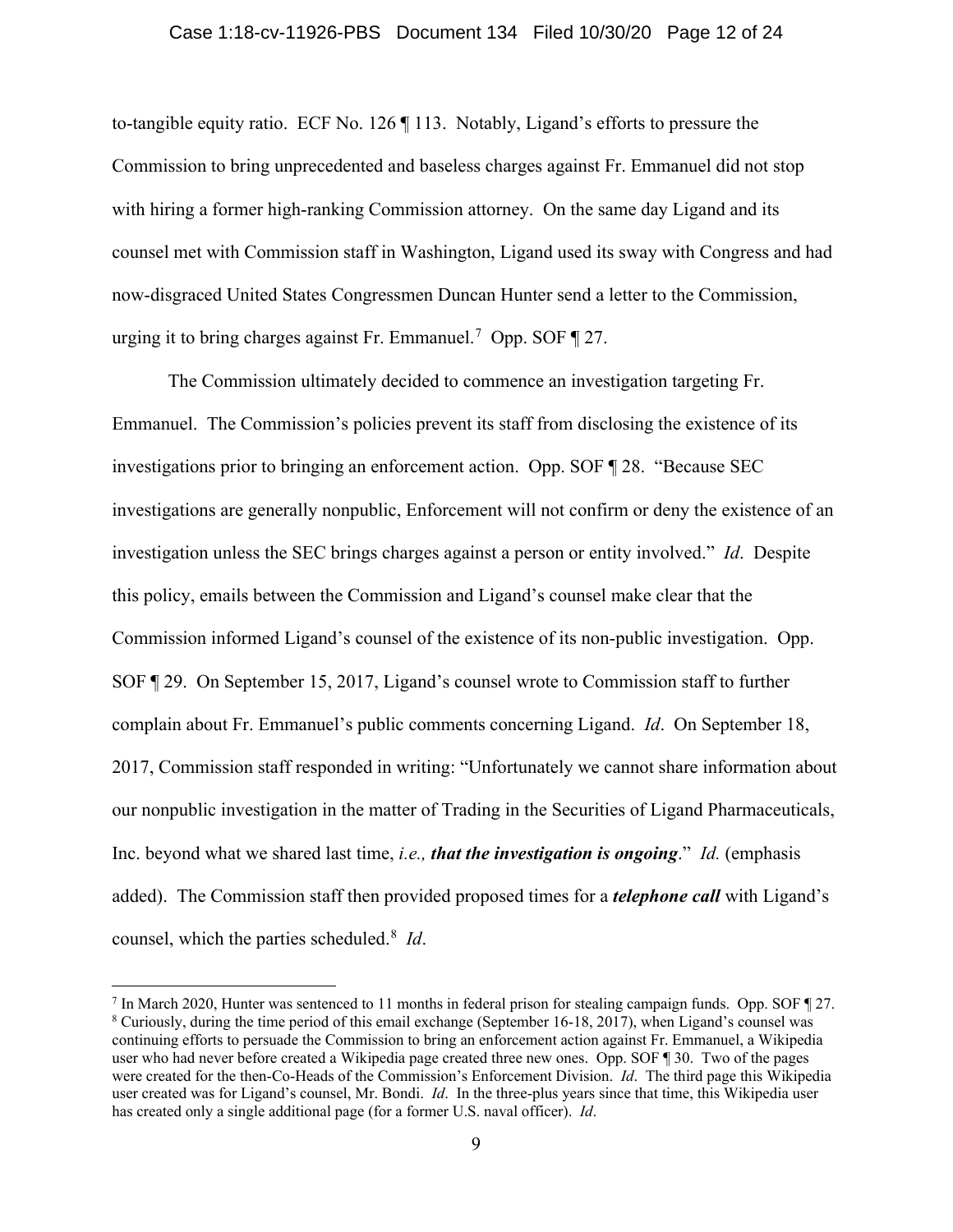#### Case 1:18-cv-11926-PBS Document 134 Filed 10/30/20 Page 13 of 24

On March 18, 2016, Bloomberg published an article titled, "*Hedge Fund Priest's Trades Probed by Wall Street Cop.*" Opp. SOF ¶ 31. In revealing the Commission's non-public investigation, the article quoted "people with knowledge of the matter." *Id*. It stated, "The Securities and Exchange Commission is examining whether the Reverend Emmanuel Lemelson of Massachusetts made false statements about companies he was shorting, said the people who asked not to be named because the probe isn't public." *Id*. While the Commission and Ligand have denied leaking the existence of the investigation to the media, it is difficult to imagine that the source of the leak to the media was anyone else, unless the Commission improperly disclosed the existence of the investigation to other people.

During its investigation, the enforcement staff of the Commission deposed Fr. Emmanuel over three days for approximately 27 hours and asked questions related to his religion. Opp. SOF ¶ 32. The Commission asked: "Gandhi and the son of God. Are you comparing yourself to them?" Opp. SOF ¶ 33. The Commission continued this offensive line of questioning by asking, "Did Socrates, Martin Luther King, Gandhi or the son of God have a financial incentive to cause investors to sell stock in a particular company to bring the price down?" *Id*.

Further demonstrating its disparate treatment of Fr. Emmanuel, the enforcement staff of the Commission refused to meet with undersigned counsel to discuss its recommendation that the Commission bring a novel Investment Advisers Act claim. Opp. SOF ¶ 34. The stated reason for denying this meeting was that the Commission had already met with predecessor counsel, *even though Ligand was able to arrange a second meeting with new counsel at an unrelated regional office to lobby for the investigation in the first place*. ECF No. 126 ¶ 107; Opp. SOF ¶ 34. While the Commission asserts in a footnote that Defendants were able to avail themselves of the Wells submission process, ECF No. 122 at 10 n.9, the Commission conspicuously omits that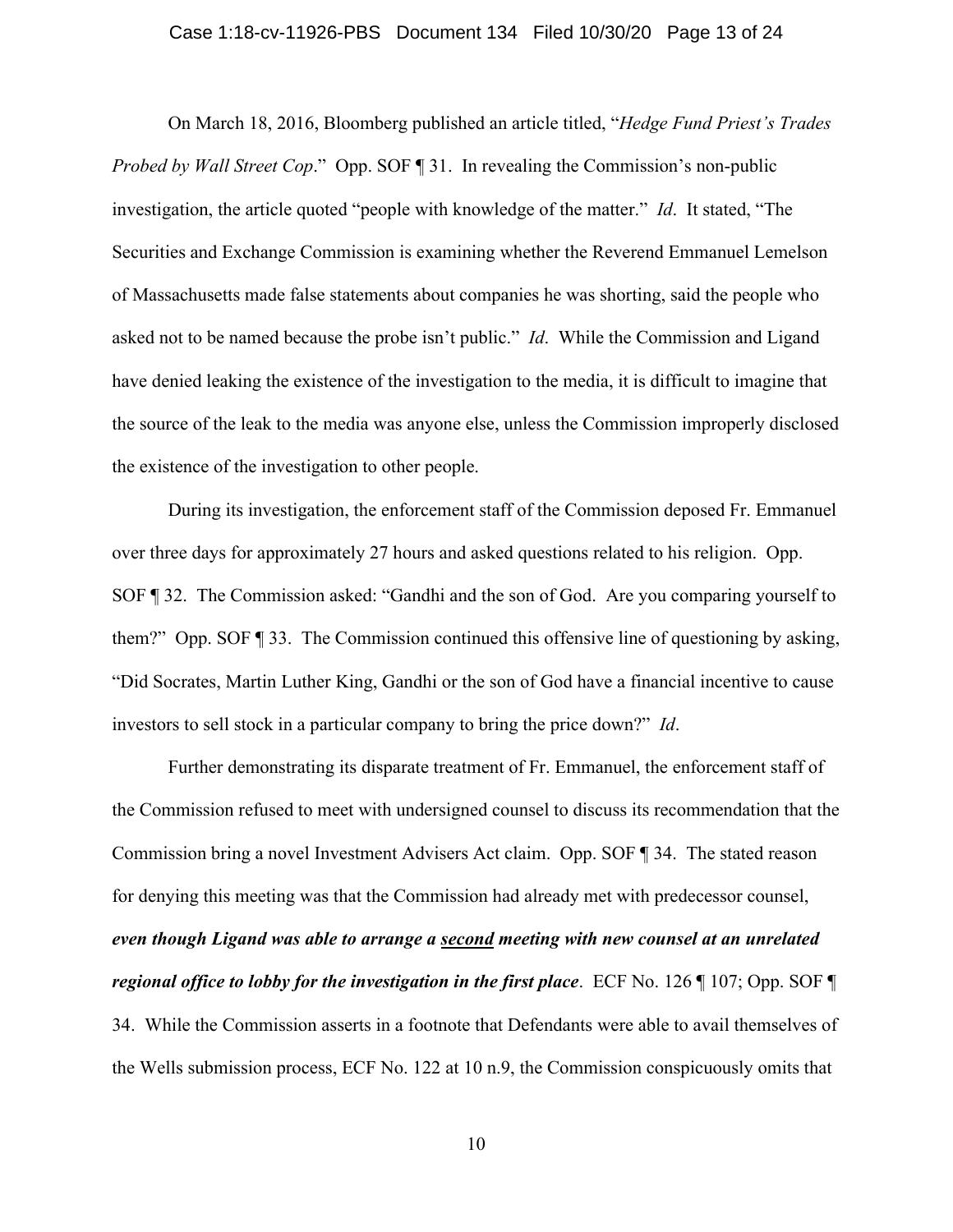#### Case 1:18-cv-11926-PBS Document 134 Filed 10/30/20 Page 14 of 24

it *expressly denied* Defendants' current counsel a requested Wells meeting after the Commission indicated it would be adding a new claim *for the first time*. Opp. SOF ¶ 34.

## **D. The Complaint Contained a Number of Errors, Some of Which Were Copied Directly from Ligand's Presentations**

The Commission's Complaint (and Amended Complaint) contain clear factual misstatements. While it is never expected that the Commission will make objectively false allegations in a Complaint, it was all the more shocking here, because the Complaint followed a *three-year* investigation. For example, the Commission erroneously alleged that the \$245 million in proceeds that Ligand received from a debt offering constituted equity, and therefore Fr. Emmanuel's debt-to-tangible equity calculation was knowingly false. ECF No. 126 ¶ 70. In fact, it was the Commission's allegation that was patently false, and the Commission has presented no evidence of an accounting principle to support this claim.<sup>[9](#page-13-0)</sup> ECF No. 126  $\P$  71. The Commission's false assertion was taken directly from Ligand's presentations, and overstated Ligand's equity by approximately \$245 million, a public misrepresentation of the company's finances that investors might have reviewed and taken as true. ECF No. 126 ¶¶ 70, 99, 113.

Additionally, in purporting to set forth Fr. Emmanuel's alleged false statements in his reports, the Commission cited to language from *private, draft* reports that were never publicly disseminated. Opp. SOF ¶¶ 35-37. In an attempt to bolster its claim that Fr. Emmanuel's statements concerning *Viking* were somehow *material* to his *Ligand* short (a required element of the Commission's claims), the Commission falsely alleged, both in its Original Complaint **and its Amended Complaint**, that at the time Fr. Emmanuel made those statements, Ligand owned just under half of Viking. ECF No. 126 ¶¶ 39-40. In fact, Ligand owned *none* of Viking at that

<span id="page-13-0"></span><sup>9</sup> The Court dismissed this challenged statement, and the Commission amended the claim to allege that, despite being mathematically correct, Fr. Emmanuel's calculation was somehow misleading. ECF No. 126 ¶¶ 72-73.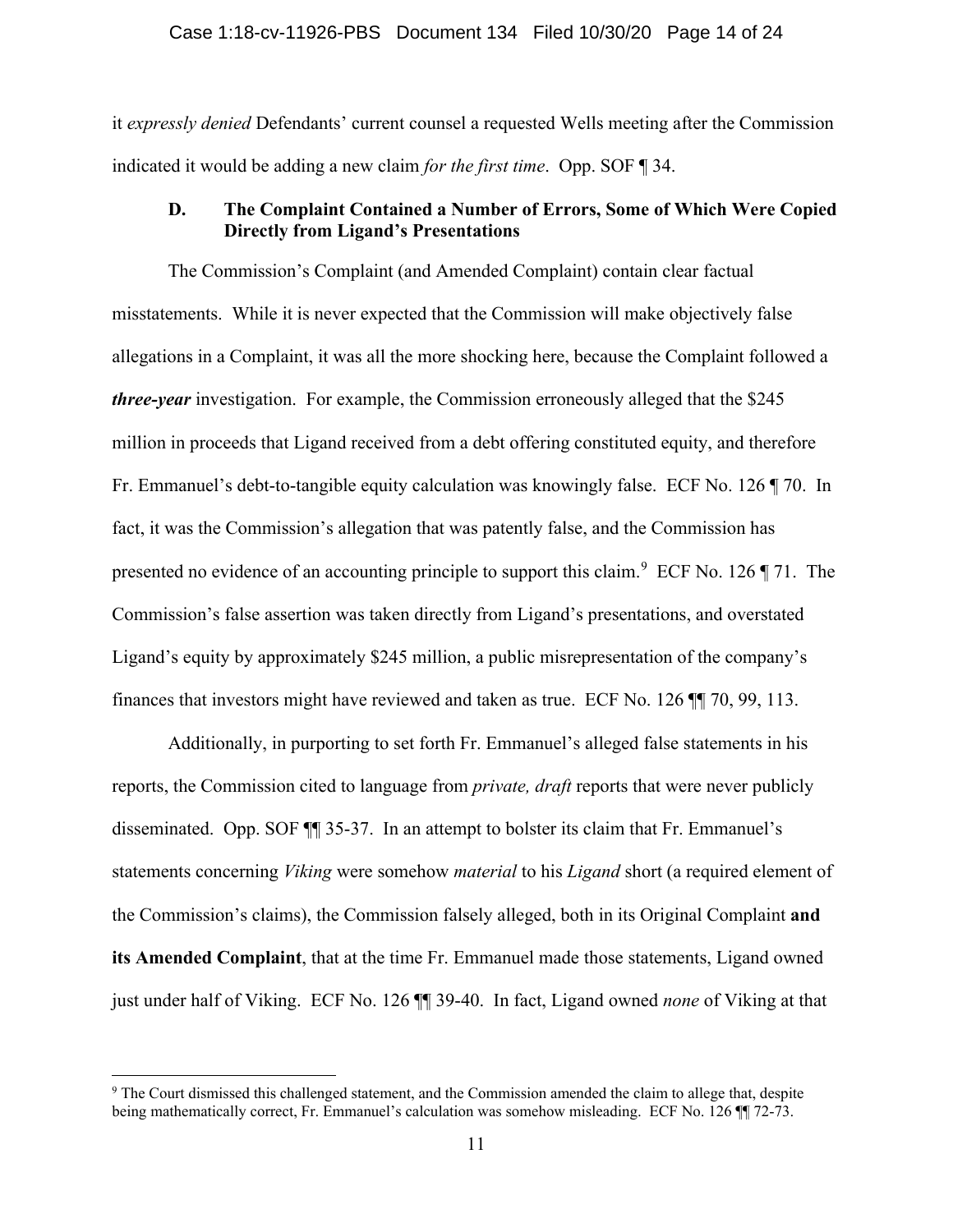point in time, a fact readily ascertainable from both Ligand and Viking's public filings. *Id*.

Ultimately, the Commission challenged four alleged misstatements contained in the five reports and two interviews between June and August 2014. ECF No. 126 ¶ 119. Ligand's stock price went up on each of the days the alleged misstatements were published, except one (which even the Commission's rebuttal expert agreed was not statistically significant), and the Commission has offered no admissible evidence that Fr. Emmanuel's alleged misstatements had any impact on Ligand's stock price.<sup>[10](#page-14-0)</sup> ECF No. 126  $\P$  34, 57, 64-65, 129-133. All the interviews and reports disclosed that Fr. Emmanuel had a short position in Ligand. ECF No. 126 ¶ 8-10, 25, 36, 59, 63. The reports also disclosed that the reports reflected Fr. Emmanuel's opinions. *Id*. These facts render this case entirely unprecedented and materially different than the cases to which the Commission purports to compare it.

#### **E. Subsequent Pleadings Relevant to the Issue of Selective Enforcement**

In response to a notice for deposition pursuant to Rule 30(b)(6) of the Federal Rules of Civil Procedure, the Commission filed a Motion for Protective Order, asking the Court to prohibit Defendants from inquiring as to issues related to bias and selective enforcement. Opp. SOF ¶ 40. Magistrate Judge Cabell denied the Commission's Motion, finding Defendants made an adequate factual showing to permit discovery on those issues. Opp. SOF ¶ 41. Not to be dissuaded, the Commission *again* tried to block this discovery, filing a motion seeking a more definite statement from Defendants concerning their selective enforcement defense. Opp. SOF ¶ 42. Judge Cabell also denied the Commission's second motion. Opp. SOF ¶ 43.

Finally, in the course of this litigation, the Commission improperly brought Fr. Emmanuel's religious vocation into play, asking him repeated questions about his priesthood and

<span id="page-14-0"></span> $10$  Even certain Ligand personnel doubted that Fr. Emmanuel caused any movement of Ligand's stock, with one referring to some of the company's own shareholders as "morons." Opp. SOF ¶ 20.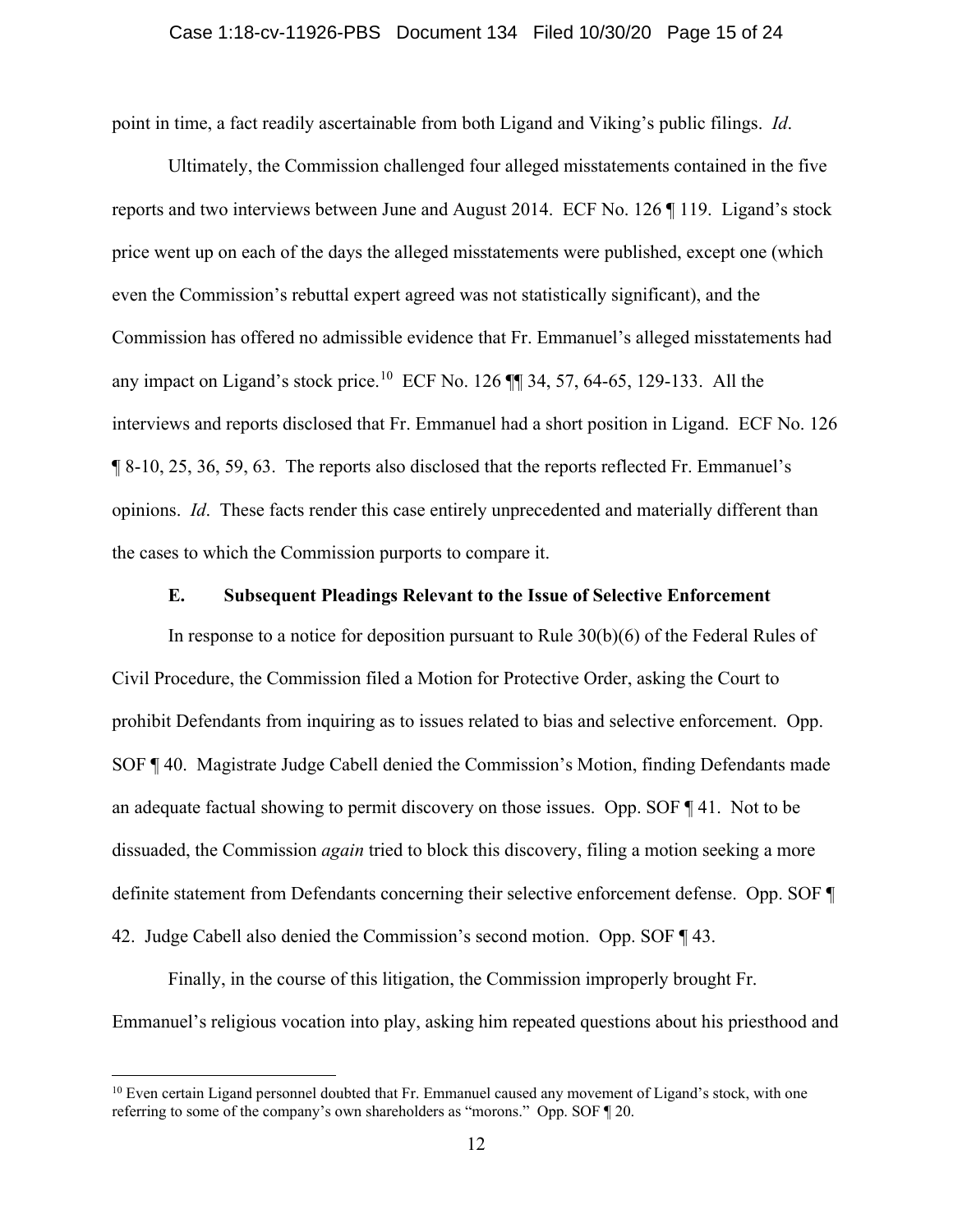representing that it intended to subpoena the Greek Orthodox Archdiocese in Boston for purposes of determining whether Fr. Emmanuel was lying about his status as a Greek Orthodox Priest (he was not). Opp. SOF ¶¶ 44-45. Ultimately, the Commission asserted the baseless and offensive claim that Fr. Emmanuel was not a Greek Orthodox Priest, casting doubt on the veracity of his religious vocation and affiliation, and unfairly forcing Fr. Emmanuel to expend significant resources to prove this fact to this Court. Opp. SOF ¶¶ 45-46.

#### **III. ARGUMENT**

## **A. The Cases the Commission Cites to Argue that It Regularly Pursues "Market Manipulation" Cases Similar to this One are so Easily Distinguishable that it Demonstrates the Unprecedented Nature of the Present Claims**

The crux of the Commission's argument is that the Commission regularly pursues similar cases and has not treated Fr. Emmanuel differently than others similarly situated. The cases it cites prove just the opposite. ECF No. 122 at 4-5. The Commission first cites an action involving Barry Minkow, a former convicted felon. *Id.* at 5. The *only* comparison the Commission can draw here is that the reports at issue were published on the internet, and the defendant was allegedly a pastor. Otherwise, the *Minkow* matter bears no resemblance whatsoever to this case. *Minkow* involved a concurrent *criminal* investigation and evidence that "Minkow was hired to put economic pressure on Lennar to pay money demanded by a business partner in a prior land deal." ECF No. 123-8 at 1. Nothing of the sort occurred here. Further, Minkow used his relationship with federal law enforcement agencies to cause an investigation of Lennar, and once he succeeded, used that information to trade Lennar securities illegally. [11](#page-15-0) *Id*. In stark contrast here, Fr. Emmanuel's statements were all based on his analysis of *publicly filed* information, and he held his short position for months. Also, critically, Minkow shorted Lennar

<span id="page-15-0"></span><sup>11</sup> Ironically, in co-opting regulatory bodies to do his bidding, Minkow engaged in similar behavior to *Ligand*—not Fr. Emmanuel.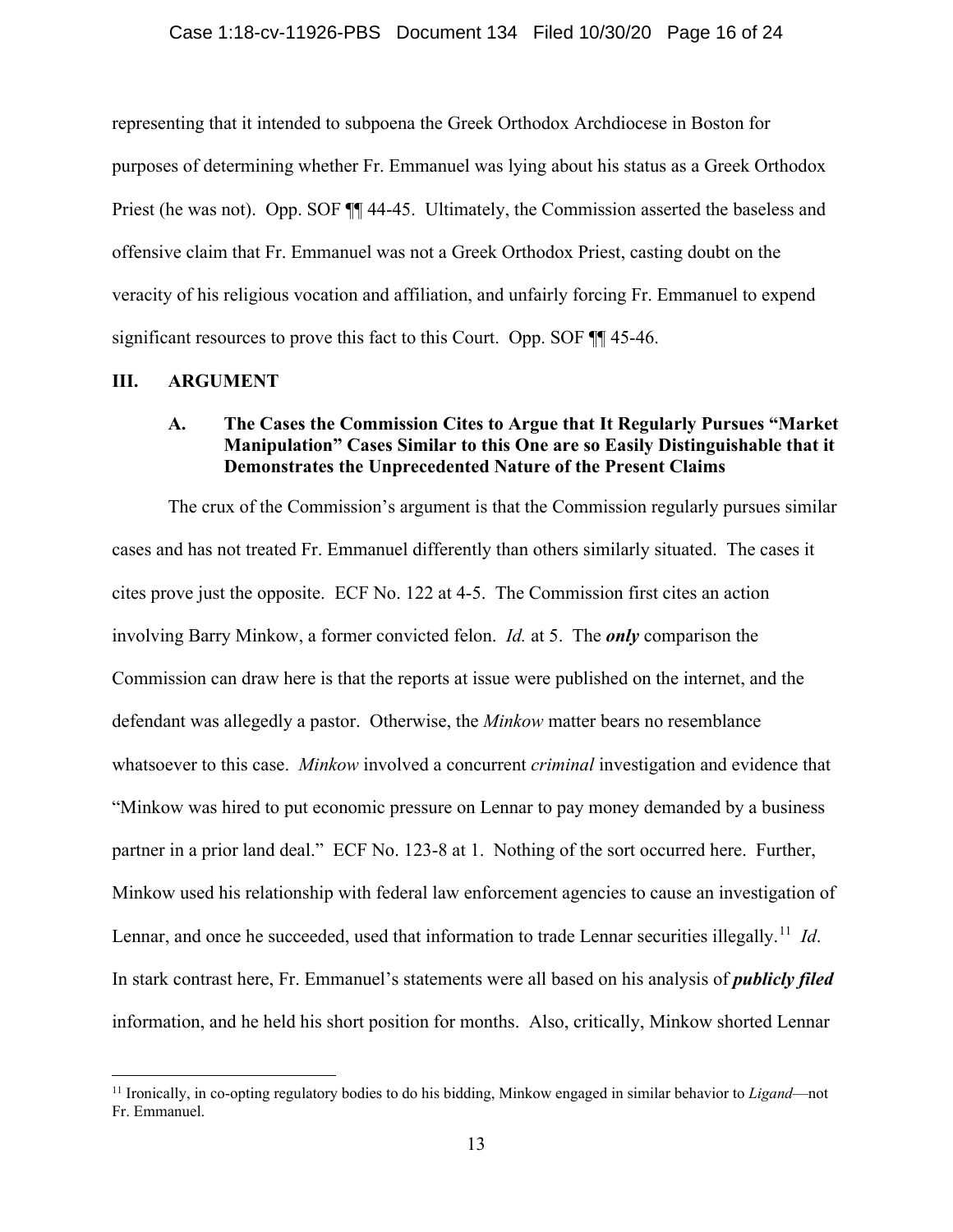#### Case 1:18-cv-11926-PBS Document 134 Filed 10/30/20 Page 17 of 24

stock prior to publishing his report "**unbeknownst to the public**." *Id.* at 3 (emphasis added). Here, Fr. Emmanuel openly disclosed his short position. The litany of other behavior in the Minkow case included embezzling church funds by forging signatures, opening unauthorized bank accounts, spending church funds on personal expenses, and running a Ponzi scheme. *Id.* at 2-3*.* In short, the *Minkow* matter has absolutely no similarities to this case, apart from comparisons that can be drawn to *Ligand's* conduct, and the Commission's reliance on it only proves Defendants' assertion of Commission bias and selective enforcement.

The Commission next tries to argue that this case is similar to *SEC v. Nielsen*. ECF No. 122 at 5. *Nielsen* involved an investor who *anonymously* encouraged others to buy shares while he planned to sell the shares he secretly owned. ECF No. 123-4 at 1-2. Here, Fr. Emmanuel held a short position, disclosed that position, and then published his analysis about why he took that position in his own name—making his situation completely inapposite to *Nielsen*. Further, Nielsen engaged in "spoofing," *i.e.,* purchasing a large order of shares to give the impression of high demand, and then canceling the order and falsely posting that others had caused the (fake) demand. *Id.* at 2. No such behavior occurred here.

The Commission's attempt to equate this case to *SEC v. Musk* fares no better. Elon Musk, a corporate insider at Tesla, announced via Twitter that he could take the company private at a certain price despite the uncertainty of any deal existing at the time. ECF No. 123-5 at 1. Here, Fr. Emmanuel was not a corporate insider and based all his analysis on publicly filed documents.

Fr. Emmanuel's alleged conduct is also markedly different than defendants in *SEC v. Thompson*. Fr. Emmanuel held his short position and explained why he took such a position. In contrast, the *Thompson* defendants encouraged others to buy certain penny stocks while they were *selling* the same stocks, and failed to disclose the compensation they received for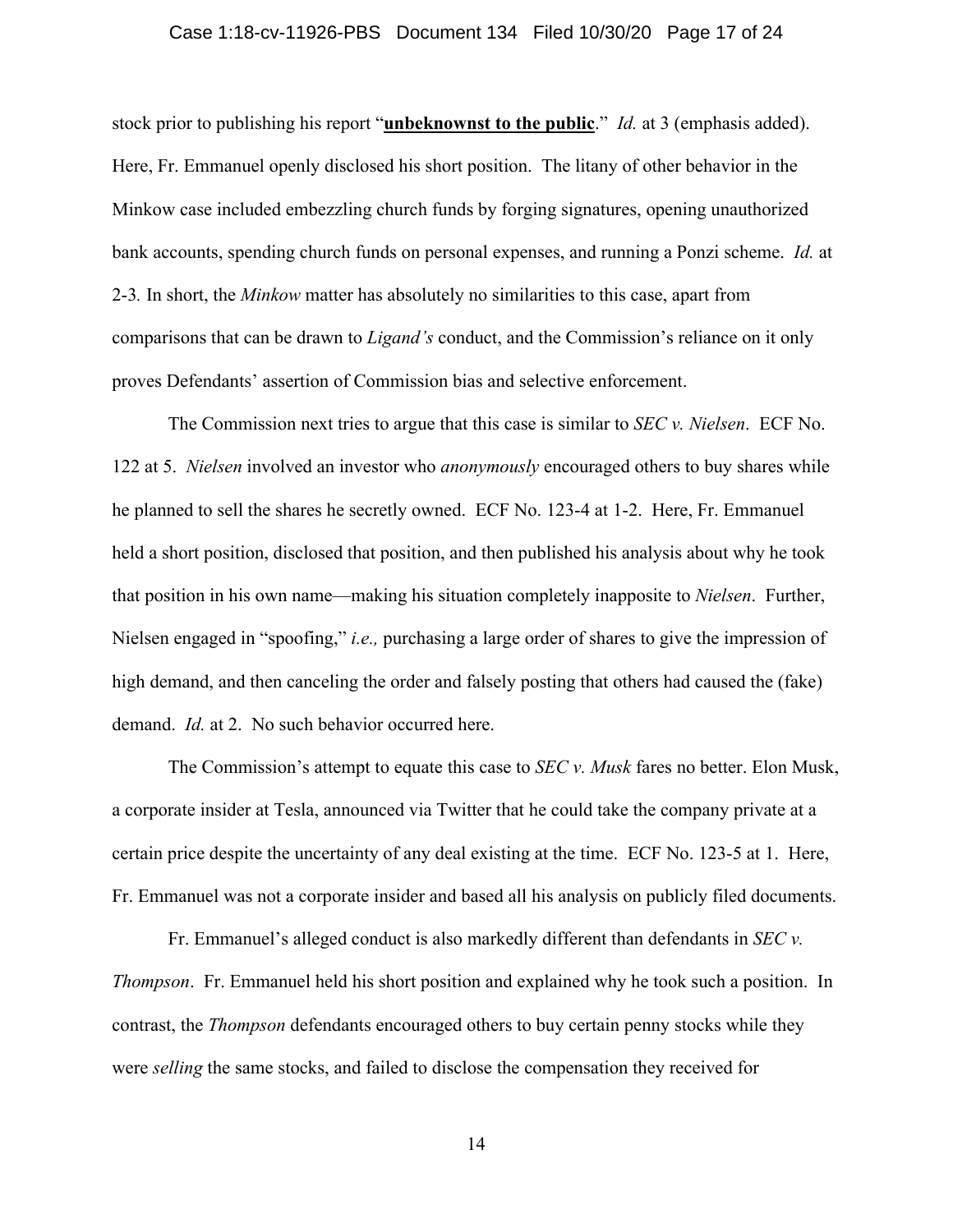#### Case 1:18-cv-11926-PBS Document 134 Filed 10/30/20 Page 18 of 24

promoting the stocks. ECF No. 123-6 at 1-2. Further, the *Thompson* defendants did not disclose that their trading significantly contributed to the price increase and that they coordinated to drive up the stock prices of companies by promoting them in separate promotional outlets they controlled, while planning to sell their shares. *Id*. No such coordinated effort, failure to disclose compensation, or conduct directly contradicting the published analysis exists here. Moreover, unlike the *Thompson* defendants, Fr. Emmanuel did not control the sites that published his work.

The Commission's attempt to point to "similar" short-and-distort claims also fails. In *Berliner*, the defendant was alleged to have *anonymously* spread a false rumor that was picked up by the media and caused the stock price to immediately plummet. ECF No. 123-9 at 1. Here, the alleged misstatements were all published in Fr. Emmanuel's name and did not consist of any "rumors." Further, Berliner spread the rumor between 1:10 p.m. and 1:15 p.m., and covered his short position *just four minutes later*, before the market could discover it was false. Opp. SOF ¶ 60. In contrast here, Fr. Emmanuel held on to the majority of his short position for *months* (not minutes) after making the last challenged statement in this case.

The Commission's reliance on *SEC v. Jakob* is similarly misplaced. In *Jakob*, the defendant used an *alias* to issue a press release, falsely stating that (i) the Commission was investigating the company in which he held a short position, (ii) the company's CEO resigned, and (iii) its earnings would be revised to report a loss. ECF No. 123-10 at 1. Within *16 minutes* of the publication of the fake press release, the stock price plummeted by over \$61 per share. *Id.* The defendant covered his short position *immediately*, and then purchased a long position that he quickly sold at a profit as the stock price recovered after the market learned defendant's press release was a hoax. *Id.* Again, Fr. Emmanuel published his analysis in his own name, held on to his position for months (not minutes), and disclosed his short position in his publications.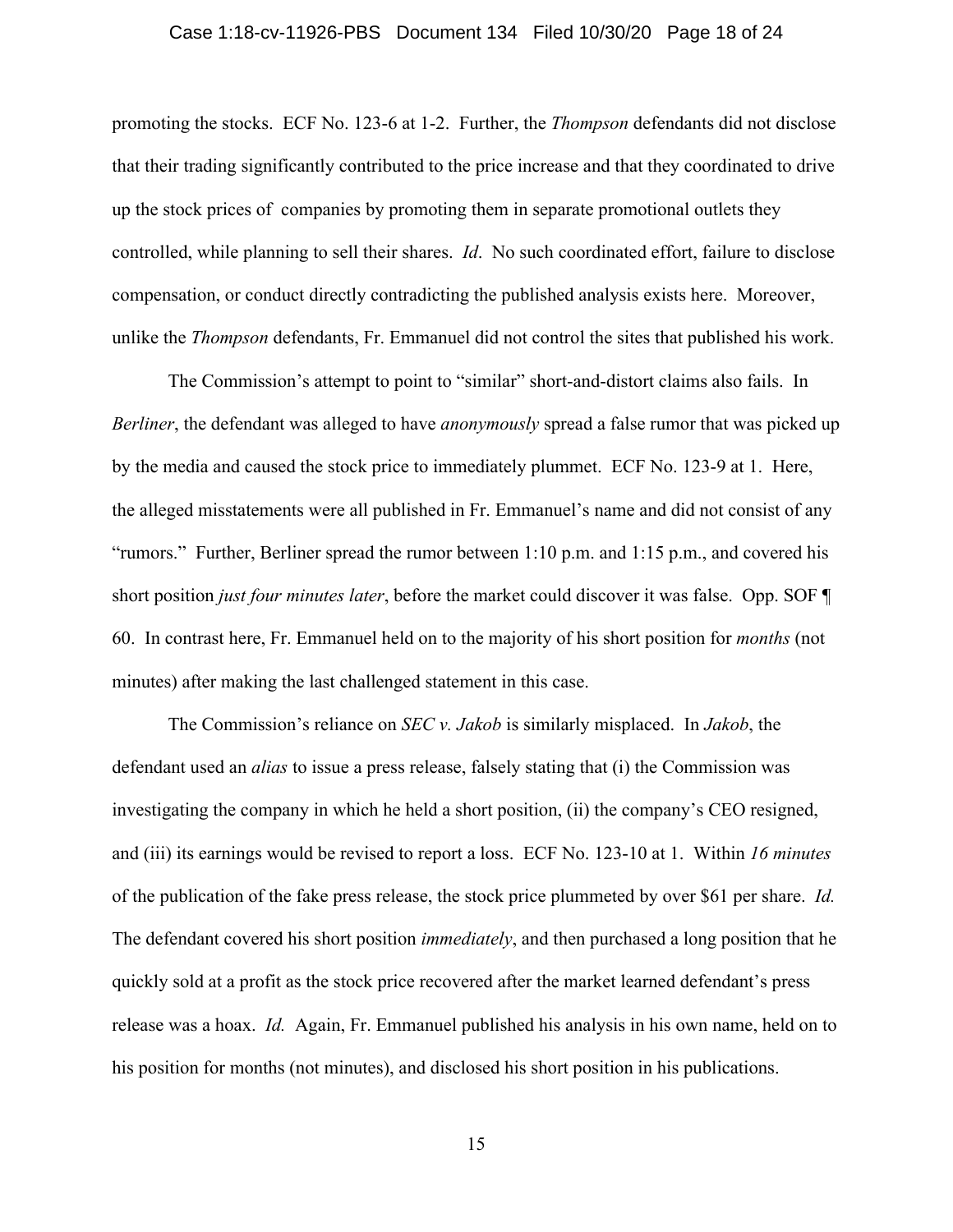## **B. The Facts Here Permit Defendants to Pursue their Bias and Selective Enforcement Defense**

Given the unprecedented nature of this case, and with no evidence of any impact to Ligand's stock price, any reasonable factfinder would fairly question why the Commission chose to bring such a claim. The record evidence here supports a finding that these claims are being enforced selectively against Fr. Emmanuel in an effort to prevent him from expressing his First Amendment-protected opinions or based on Fr. Emmanuel's religious vocation.

The Fourteenth Amendment of the Constitution guarantees all persons equal protection of the law, which includes the right to be protected from the government's selective enforcement of the law. *Lozman v. City of Riviera Beach,* 39 F. Supp. 3d 1392, 1411 (S.D. Fla. 2014); *Village of Willowbrook v. Olech*, 528 U.S. 562, 564 (2000). Selective enforcement is established when:  $(1)$  the person, compared with others similarly situated, was selectively treated; and  $(2)$  that such selective treatment was based on impermissible considerations such as race, religion, intent to inhibit or punish the exercise of constitutional rights, or malicious or bad faith intent to injure a person." *Rubinovitz v. Rogato*, 60 F.3d 906, 909-10 (1st Cir. 1995).

The Commission argues that Fr. Emmanuel cannot identify a similarly situated person that was treated differently. However, it is the Commission that has failed to identify any market manipulation case brought against a person or entity that disclosed their short position, published analysis in their own name, disclosed they were providing their opinions, and held on to their short position for a significant period of time following the alleged misstatement. This is because such conduct is antithetical to any fraud and, thus, the Commission has never charged anyone who was similarly situated. If the Commission wants specific similarly situated people identified, it need look no further than the multiple other entities that published reports critical of Ligand between January 4, 2013 and January 16, 2019, who are not subject to a Commission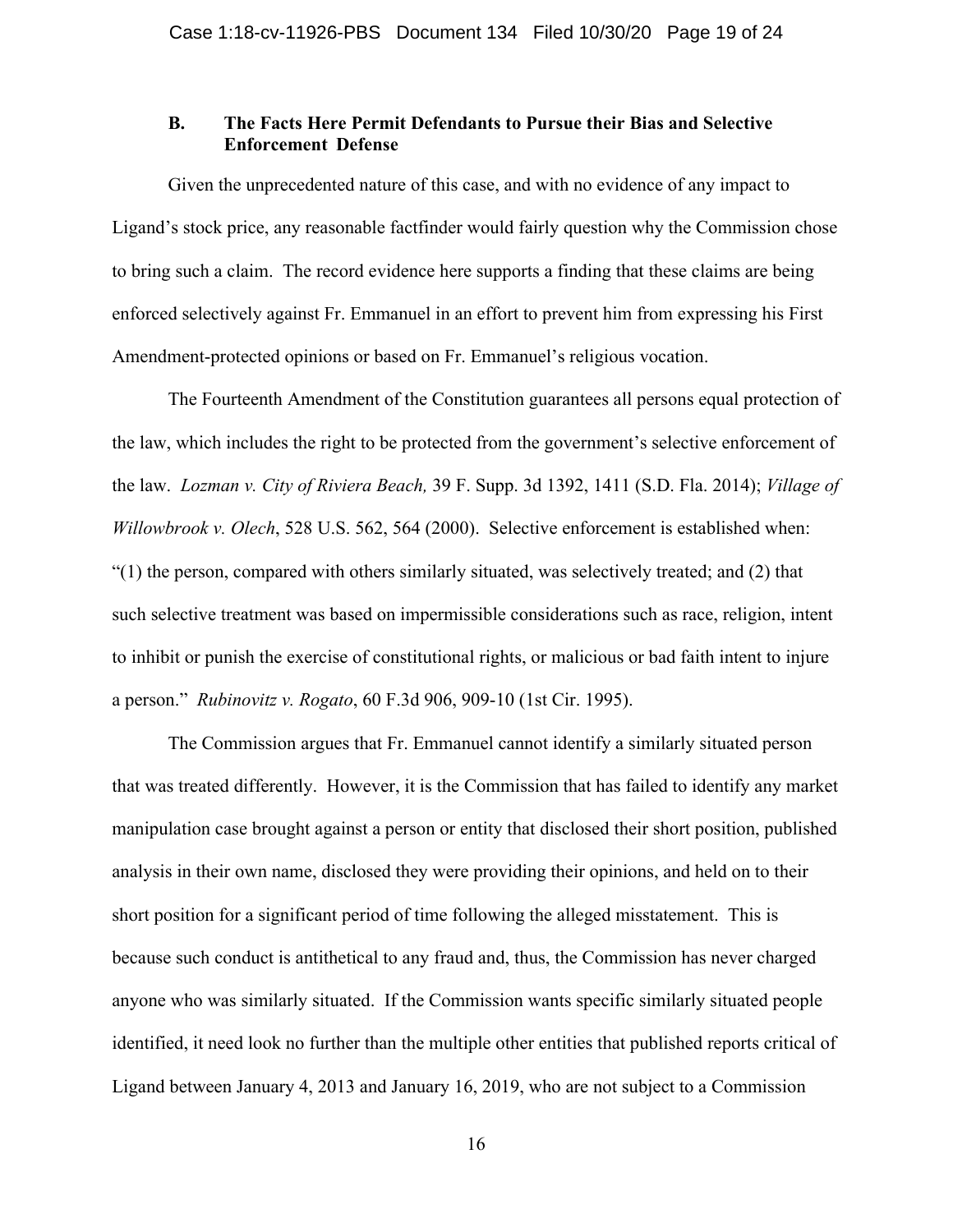| <b>Name of Author/Entity that</b>      | Date of            | <b>Change in Ligand's Stock Price</b> |
|----------------------------------------|--------------------|---------------------------------------|
| <b>Published Report Critical of</b>    | <b>Publication</b> | from Close of Day of Publication      |
| Ligand                                 |                    | to Closing Price from Prior           |
|                                        |                    | <b>Trading Day</b>                    |
| Cantor Fitzgerald                      | January 4, 2013    | Decreased by over 5%                  |
| <b>Empire Asset Management Company</b> | July 22, 2014      | Decreased by approximately 4.5%       |
| <b>Empire Asset Management Company</b> | August 5, 2014     | Decreased by over 2%                  |
| Alan Biloski                           | January 30, 2018   | Decreased by approximately 2%         |
| Seven Corners Capital Management       | April 4, 2018      | Increased about 1%                    |
| Lakewood Capital Management            | April 24, 2018     | Decreased by over 3%                  |
| Favus Institutional Research LLC       | August 7, 2018     | Increased by approximately 9%         |
| Citron Research <sup>12</sup>          | January 16, 2019   | Decreased by over 16%                 |

enforcement action, listed in the table below:

ECF No. 126 ¶¶ 83-85; Opp. SOF ¶¶ 48-59.

Some of these reports included commentary about Ligand similar to Fr. Emmanuel's. For example, the Seven Corners Capital Management report (published in April 2018) also criticized Ligand's \$245 million convertible note offering in August 2014, questioning whether Ligand had enough "real dollars" to pay the debt when due. Opp. SOF ¶ 52. This is remarkably similar to Fr. Emmanuel's analysis, including the debt to tangible equity ratio statement that is being challenged by the Commission. Favus Institutional Research LLC theorized that new drugs in the liver treatment area would drive down Promacta sales, which is remarkably similar to Fr. Emmanuel's analysis regarding Promacta. Opp. SOF ¶ 56. Also, these reports generally included disclosures similar to the ones that Fr. Emmanuel included in his reports, including that the report contained the author's opinions and disclosing what position, if any, the author held in Ligand's stock. *See e.g.*, Opp. SOF ¶¶ 50, 52, 56, 58. These undisputed facts are sufficient for the Court to deny the Commission's motion for partial summary judgment. *See Cine SK8, Inc. v. Town of Henrietta*, 507 F.3d 778, 790 (2d Cir. 2007). ("Generally, whether two entities are

<span id="page-19-0"></span> $12$  The report published by Citron Research also noted that Grant's Interest Rate Observer had also published a report critical of Ligand on January 11, 2019, but that report could not be republished for copyright reasons.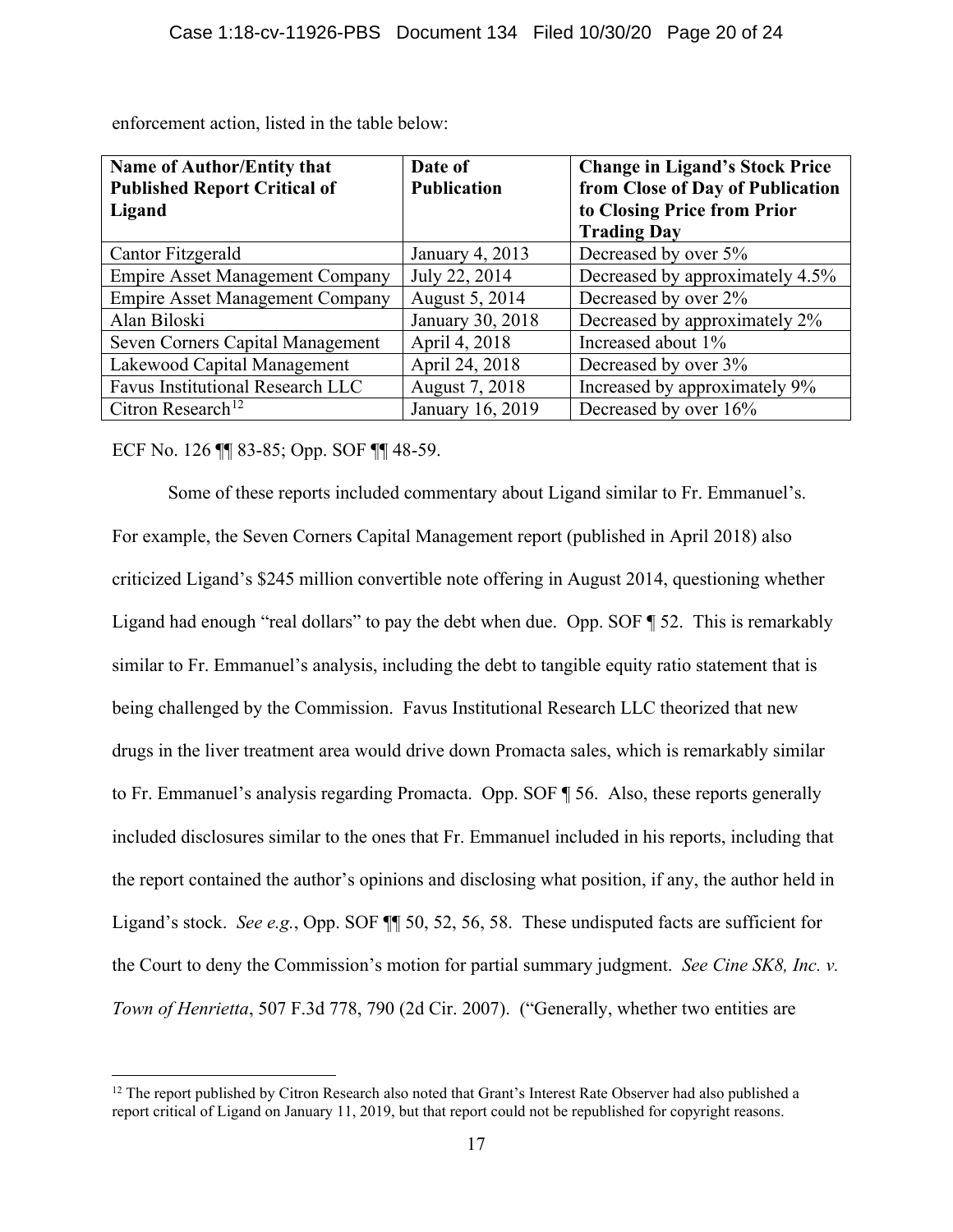#### Case 1:18-cv-11926-PBS Document 134 Filed 10/30/20 Page 21 of 24

similarly situated is a factual issue that should be submitted to the jury."); *Perkins v. Brigham & Women's Hosp.*, 78 F.3d 747, 751 (1st Cir. 1996) (holding such a comparator only needs to be "similarly situated in material respects").

The Commission also argues that Defendants have the burden to show that the Commission knew of other violations but chose not to enforce them. This argument makes no sense, because there is no reason to believe these other entities that criticized Ligand violated any securities laws, just as there is no actual evidence that Defendants did so. Notwithstanding the Commission's contention, bringing an enforcement action where there is no violation of the law *can* give rise to a selective treatment defense. "Abuse of power and selective enforcement often arise in governmental administration of regulatory schemes and programs whereby the government interprets and applies its own rules. How government selectively enforces its regulations may result from a variety of reasons: political, personal, discrimination, retaliation, arbitrary and some at whim, which may amount to abuse of power." *Norton v. Autoridad de Acueductos y Alcantarillados*, 898 F. Supp. 2d 396, 409-10 (D.P.R. 2012). *See also, United States v. Al Jibori,* 90 F.3d 22, 25 (2d Cir. 1996) (noting that while prosecutors retain "broad discretion" to enforce criminal laws, the Constitution prohibits a prosecutor from bringing charges based on "'an unjustifiable standard such as race, religion, or other arbitrary classification'") (quoting *Oyler v. Boles,* 368 U.S. 448, 456 (1962)); *Mosdos Chofetz Chaim, Inc. v. Village of Wesley Hills*, 701 F. Supp. 2d 568, 603 (S.D.N.Y. 2010) ("the actions of municipalities in undertaking litigation must also be consistent with the Constitution. Thus, as relevant here, municipal officials may not pursue even potentially meritorious claims if they do so in a discriminatory fashion"). That is precisely the case here, as the Commission echoed Ligand's baseless accusations and has failed to demonstrate any evidence consistent with a short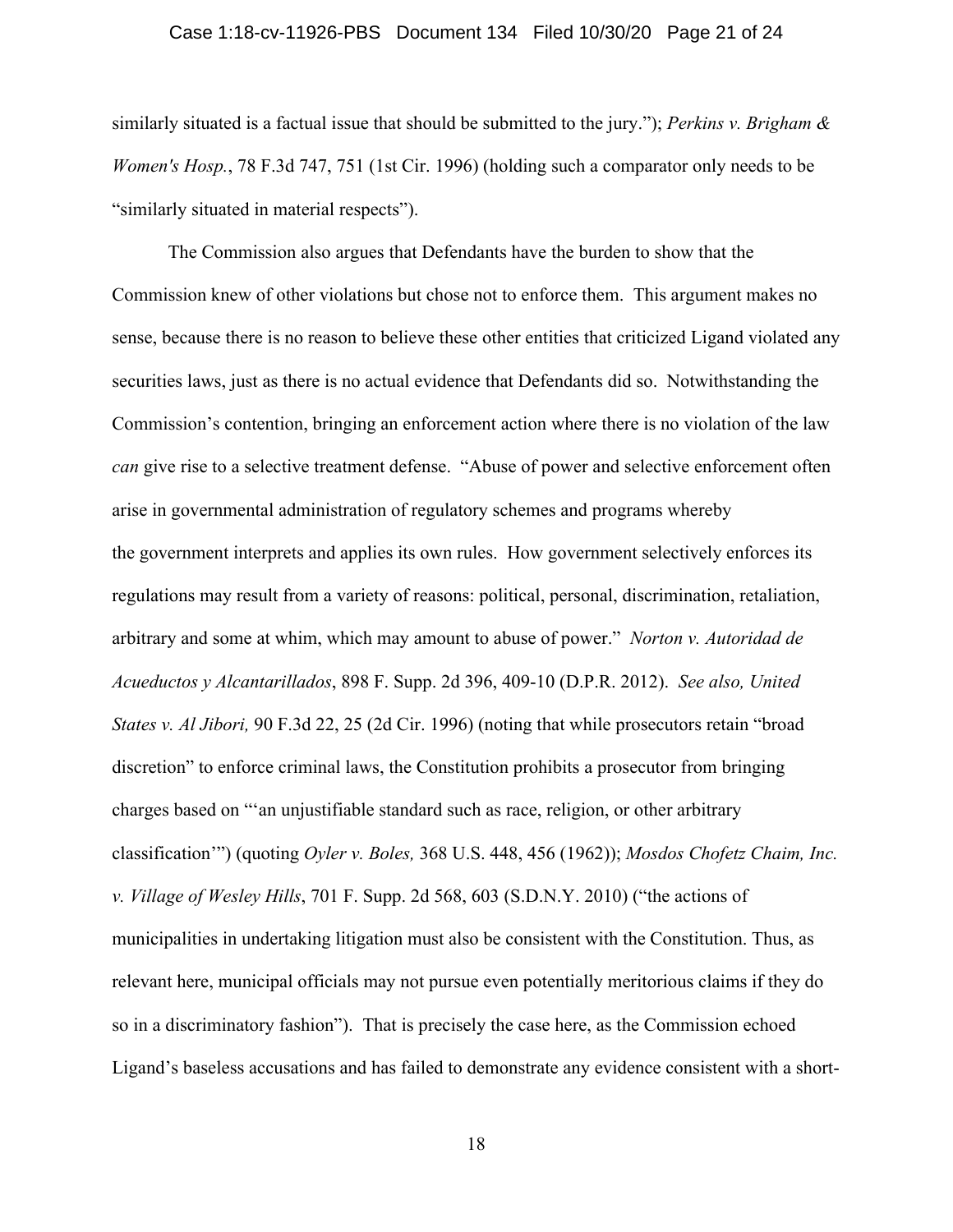and-distort scheme.

The Commission also argues that its process of having enforcement staff present recommendations to the Commissioners, who decide whether to bring enforcement actions, precludes a finding of selective enforcement here. ECF No. 122 at 10. However, discriminatory intent in any link in the chain of the government's decision to prosecute a claim can be adequate to state a selective enforcement defense. "If, for example, the investigators and police authorities exercised discriminatory intent in Defendant's arrest and/or their referral to the United States Attorney's Office, his selective prosecution claim may be meritorious even without a showing of the prosecutor's intent when deciding to seek an indictment." *United States v. Tuitt*, 68 F. Supp. 2d 4, 15 (D. Mass. 1999). Similarly here, selective enforcement can apply, even absent showing of the Commissioners' intent.[13](#page-21-0)

Without any support, the Commission states that Ligand's motive is irrelevant. ECF No. 122 at 12. However, the evidence here permits a factfinder to find (1) that Ligand held animus toward Fr. Emmanuel based on his status as a priest and securities analyst, and wanted to prevent Fr. Emmanuel from being able to freely express his opinions about the company; (2) that Ligand used its connections to gain special treatment and consideration from the Commission to investigate and pursue baseless claims in an effort to "silence" Fr. Emmanuel's criticism of the firm; (3) the Commission pursued these baseless accusations levied by Ligand for over three years and still made demonstrably false allegations in the Complaint that parroted Ligand's false claims; (4) the Commission regurgitated other baseless claims about Fr. Emmanuel's religion, ordination as a priest and religious affiliation while simultaneously claiming it was irrelevant to the litigation; (5) the Commission did not pursue claims against any other analysts or funds that

<span id="page-21-0"></span><sup>&</sup>lt;sup>13</sup> Moreover, if the staff included in its presentation to the Commissioners the same objectively false information contained in its Complaint, the Commissioners' vote would not serve to cleanse the staff's bias.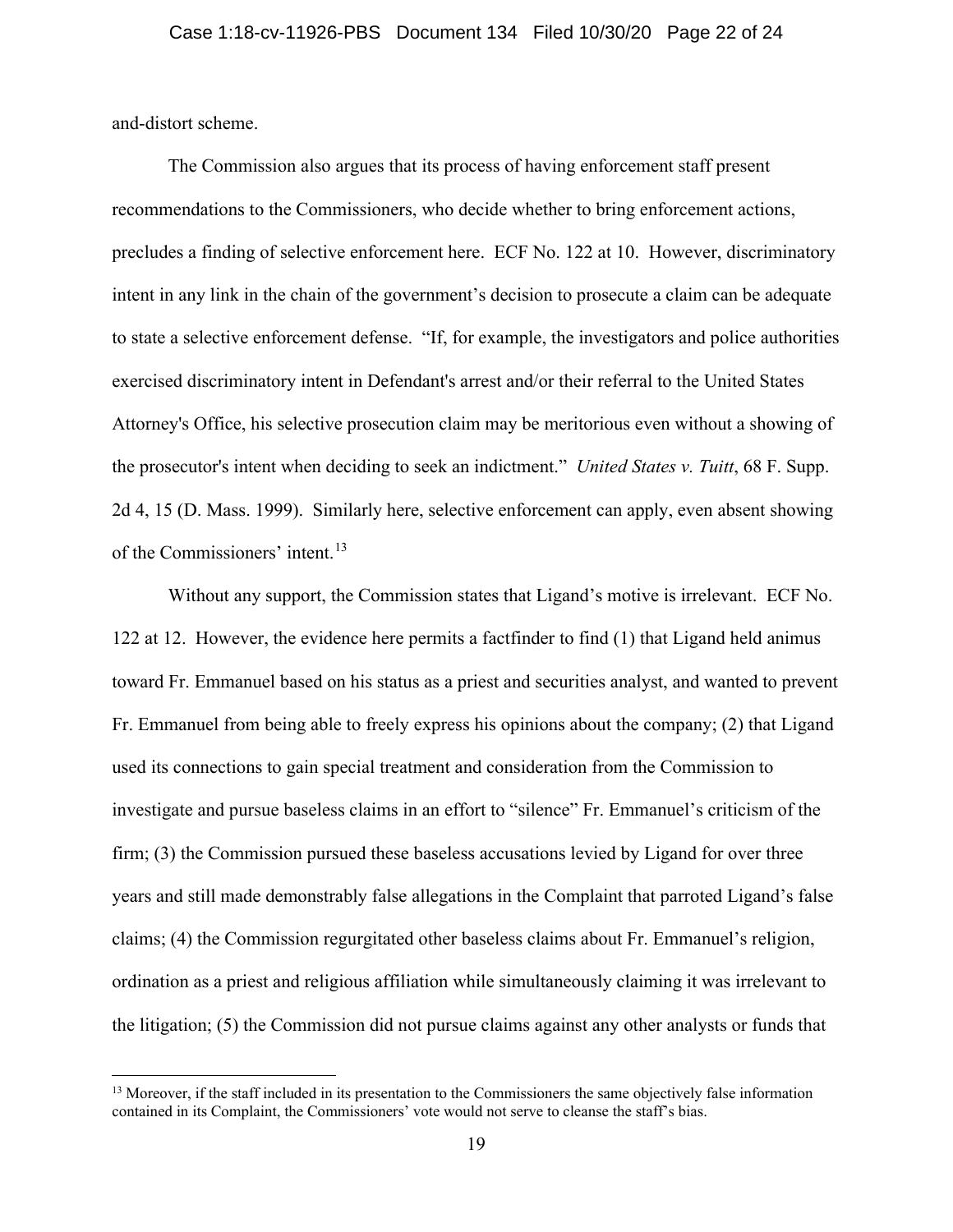#### Case 1:18-cv-11926-PBS Document 134 Filed 10/30/20 Page 23 of 24

authored reports stating Ligand was overvalued; and (6) the Commission has never pursued a claim against an analyst that published opinions in his own name, with disclosures of his position, in which the analyst acted consistently with the opinions provided, cited publiclyavailable information on which he based his opinion, and held on to the short position for months after the challenged statements.

This is sufficient to find that the Commission treated Fr. Emmanuel differently than other analysts because of his status as a priest, that the Commission gave preferential treatment to Ligand to effectuate the company's goal of suppressing Fr. Emmanuel's right to free speech, or both. Accordingly, Fr. Emmanuel's selective enforcement defense should survive summary judgment. *See Norton*, 898 F. Supp. 2d at 409 (denying summary judgment because finder of fact could conclude from circumstantial evidence of long lapse in time, plaintiff's numerous attempts to get water service, the multiple obstacles imposed in process to get water services, and the comparative ease of neighboring properties to get water that there may have been concerted action by agency against plaintiff); *Ginorio v. Contreras*, 409 F. Supp. 2d 101, 110 (D.P.R. 2006) (denying summary judgment on selective enforcement claim where plaintiff proffered evidence of other insurers sharing commissions without being subject to intrusive investigation and punitive order); *Ginorio v. Contreras*, Civ. No. 03-2317, 2008 WL 11424136, at \*11 (D.P.R. June 13, 2008) (affirming denial of summary judgment for selective enforcement defense from 2006, *supra*, and affirming jury verdict on selective enforcement because reasonable juror could have found the investigation was unprecedented and plaintiffs were treated selectively).

#### **IV. CONCLUSION**

For the foregoing reasons, the Commission's Motion for Partial Summary Judgment should be denied.